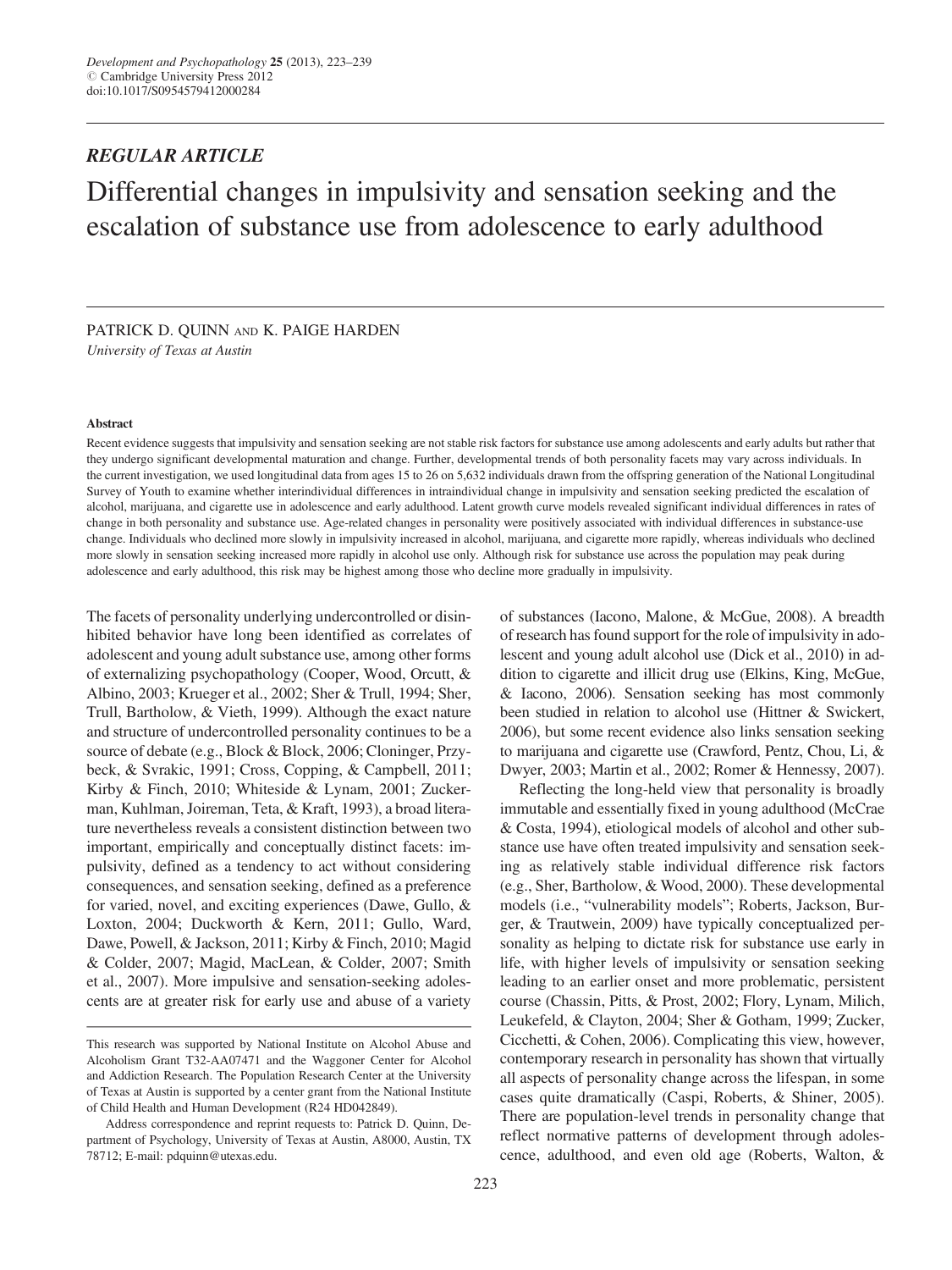Viechtbauer, 2006). Consistent with Caspi and colleagues' (2005) maturity principle, these patterns, including increased social dominance, agreeableness, and conscientiousness and decreased neuroticism, tend to promote psychosocial maturity and improved functioning with age.

Recent research on developmental changes in personality has suggested that impulsivity and sensation seeking show diverging patterns of age-related change across adolescence and early adulthood. Behavioral and self-report evidence from cross-sectional (Steinberg et al., 2008; Steinberg et al., 2009; Vaidya, Latzman, Markon, & Watson, 2010) and longitudinal (Harden & Tucker-Drob, 2011) research shows that impulsivity declines linearly from childhood until the third decade of life. In contrast, some of the same studies show that sensation seeking rises to a peak in midadolescence (approximately age 16) before declining into adulthood (Cauffman et al., 2010; Harden & Tucker-Drob, 2011; Romer & Hennessy, 2007; Steinberg et al., 2008). As Steinberg (2008, 2010) and others (Casey, Getz, & Galvan, 2008; Somerville, Jones, & Casey, 2010) have argued, mean increases in sensation seeking during early and middle adolescence, in conjunction with the gradual decrease in impulsivity, may help explain why substance use and other risk-taking behaviors emerge during adolescence. Whereas only 8% of 10th graders binge drink, that rate increases to 25% by the end of high school and 40% through age 24 (Bachman, Wadsworth, O'Malley, & Johnston, 1997; Johnston, O'Malley, Bachman, & Schulenberg, 2009a). Risk for the onset of alcohol dependence peaks at age 18, and more than 9% of those aged 18–29 meet criteria for an alcohol use disorder (Grant et al., 2004; Li, Hewitt, & Grant, 2004). The use and abuse of other substances follows similar patterns. Among those aged 18–29, 11% used marijuana in the past year, with 4% meeting criteria for a marijuana use disorder (Compton, Grant, Colliver, Glantz, & Stinson, 2004), and the largest mean-level increases in tobacco use occur during late adolescence (Bachman et al., 1997; Johnston, O'Malley, Bachman, & Schulenberg, 2009a, 2009b). Thus, the emergence of substance use appears to coincide with the apex of mean-level personality risk.

# Individual Differences in Personality Change and Substance Use

Missing from etiological theories derived from mean-level age trends, however, is an acknowledgement of individual differences in both substance use and personality. The adolescent emergence of substance use is far from universal across the population. As Romer (2010) has observed, although the prevalence of substance use, in addition to other forms of risk taking such as physical aggression, may be higher among adolescents relative to adults, only a fraction of adolescents actually engage in such behaviors. Data from recent Monitoring the Future surveys confirm that a sizable majority of adolescents and early adults do not smoke cigarettes or marijuana (Johnston et al., 2009a, 2009b). Even among college students, who drink more heavily than their peers who do not attend

college, one in five abstains from alcohol use, and two in five drink at levels below the threshold for binge drinking (Wechsler, Dowdall, Maenner, Gledhill-Hoyt, & Lee, 1998).

Similarly, against the backdrop of normative maturational changes, there is substantial interindividual instability in personality over time (Roberts & DelVecchio, 2000), and virtually all dimensions of personality are characterized by individual differences in change across adolescence and early adulthood (Donnellan, Conger, & Burzette, 2007; Neyer & Lehnart, 2007; Vaidya, Gray, Haig, Mroczek, & Watson, 2008). These differential personality changes may be driven by both intrinsic differences and life experiences. Adolescence and early adulthood are rich with significant social-role transitions (e.g., leaving the parental home, joining the workforce, establishing romantic partnerships), and recent evidence suggests that personality changes and role demands are mutually reinforcing through the dual processes of social environment selection and socialization (Neyer & Lehnart, 2007; Roberts & Bogg, 2004; Roberts, Walton, Bogg, & Caspi, 2006; Scollon & Diener, 2006; Vaidya, Gray, Haig, & Watson, 2002). Relevant to the current investigation, the mean-level developmental trends in impulsivity and sensation seeking emphasized by recent etiological models belie meaningful individual differences in intraindividual change. Harden and Tucker-Drob (2011) found significant variability in trajectories of impulsivity and sensation seeking between the ages of 12 and 24 years old: some adolescents demonstrate quite rapid declines in impulsivity and sensation seeking, whereas others demonstrate very slow declines.

An additional challenge for etiological theories of adolescent substance use derived from mean-level age trends in personality (e.g., Steinberg, 2008, 2010) has been that mean levels of substance use continue to increase into early adulthood, while decreases in both sensation seeking and impulsivity are typical after midadolescence (Harden & Tucker-Drob, 2011; Romer & Hennessy, 2007; Steinberg et al., 2008). That is, the initiation of substance use may often occur at the normative apex of sensation seeking, but the continuation and escalation of use in the population coincides with declines in both sensation seeking and impulsivity. Although these mean-level patterns appear contradictory, the recognition that individuals differ not only in their initial levels of impulsivity and sensation seeking but also in their trajectories of personality change permits a more comprehensive understanding of how personality may impact changes in substance use. Just as greater impulsivity and sensation seeking at a given age predict greater substance use, individual-level deviations from normative age trends may put some adolescents and early adults at particularly elevated risk for changes in substance use. That is, it is possible that individual-level personality and substance use trajectories covary, with those adolescents who decline in impulsivity and sensation seeking most gradually also experiencing the steepest increases in substance use. In sum, whereas adolescence and early adulthood may be, on average, a period of increased propensity for substance use, this risk may be highest among those who decline in impulsivity and sensation seeking most gradually.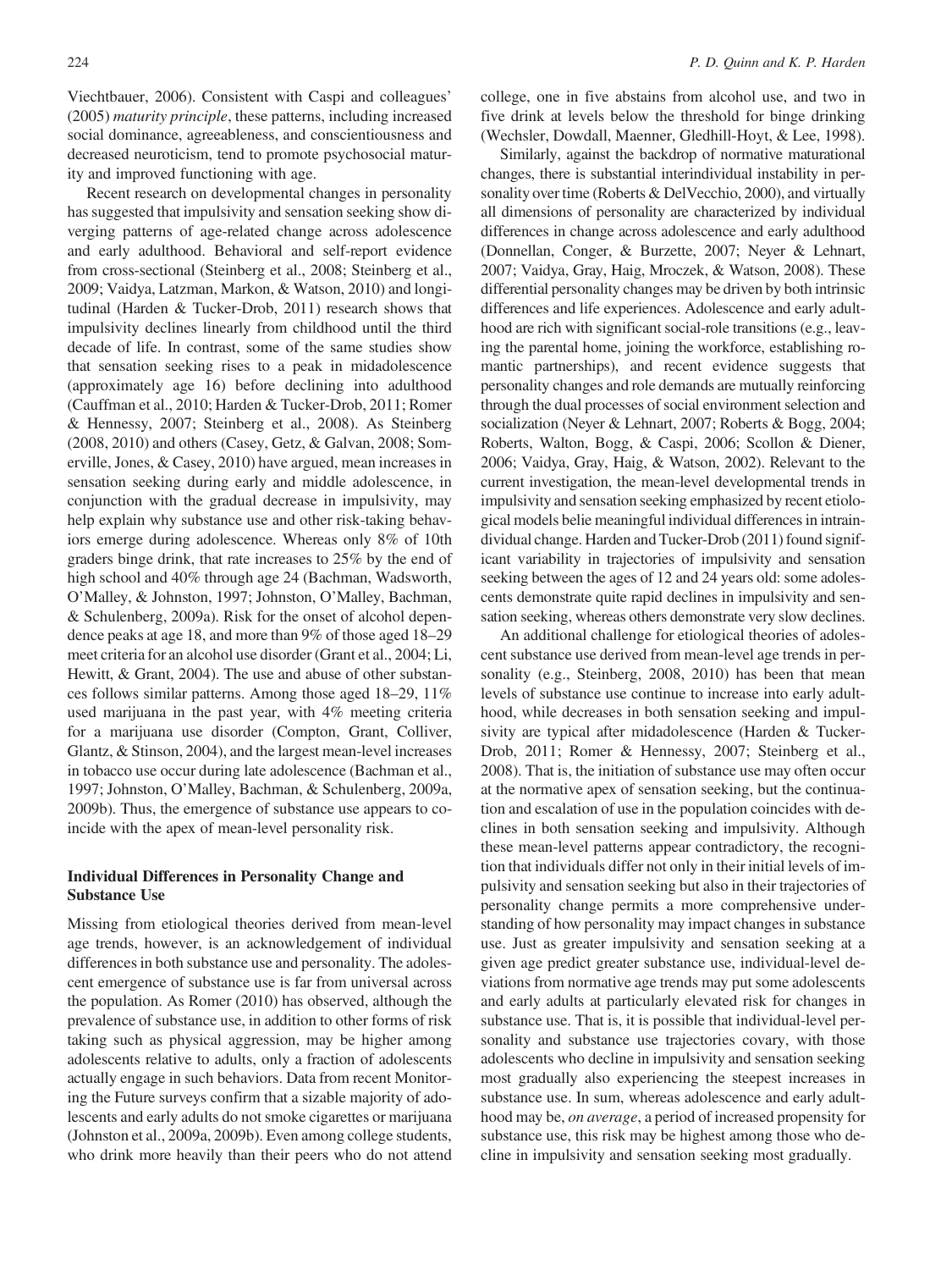Differences in personality change trajectories have been implicated in a number of important life outcomes (Mroczek & Spiro, 2007; Roberts & Mroczek, 2008), but relatively little research has tested the impact of this interindividual variability on substance use. Littlefield and colleagues (2009, 2010a, 2010b) have found that more rapid declines in impulsivity are associated with declining alcohol involvement through young adulthood. In a separate study, greater increases in sensation seeking during middle school predicted increased marijuana use during high school (Crawford et al., 2003). Although substance use peaks during late adolescence and early adulthood, evidence for the roles of changing impulsivity and sensation seeking during this crucial developmental period is lacking. To our knowledge, no study has directly tested associations between changes in the use of multiple substances and these two personality constructs through adolescence and early adulthood.

#### Goals of the Present Study

In the current investigation, we used 12 years of longitudinal data from the offspring generation of the National Longitudinal Survey of Youth (CNLSY) to test the role of personality change in individual differences in substance use from adolescence to early adulthood. In particular, we tested whether variability in the development of impulsivity and sensation seeking related to variability in the development of alcohol, marijuana, and cigarette use across ages 15–26. Our analyses focused on three key research questions:

- 1. Are there individual differences in change in impulsivity and sensation seeking?
- 2. Are there individual differences in rates of change in alcohol, marijuana, and cigarette use?
- 3. Are individual differences in rates of change in substance use associated with change in impulsivity and sensation seeking?

## Method

### Participants and procedures

Mother generation: NLSY. The Bureau of Labor Statistics designed and funded the 1979 NLSY (NLSY79) in order to study workforce participation in the United States. A complex survey design was used to select a nationally representative sample of 3,000 households containing 6,111 youth aged 14–21 years as of December 31, 1978. An additional oversample of 3,652 African American and Hispanic youth was selected to overrepresent these racial/ethnic groups.<sup>1</sup> The response rate for the initial NLSY79 survey was over 90% of the eligible sample, and participants have been interviewed

annually from 1979 to 1994 and biennially since 1994. Retention rates for follow-up assessments of the NLSY79 sample were greater than 90% for the first 16 waves and greater than 80% for subsequent waves.

Offspring generation: The NLSY79 children and young adults (CNLSY). Beginning in 1986, the biological children of NLSY79 women were assessed biennially (Chase-Lansdale, Mott, Brooks-Gunn, & Phillips, 1991). The initial participation rate was 95%, and the average retention rate through 2006 was approximately 90%. Beginning in 1994, adolescent offspring who were age 15 by the end of the survey calendar year were administered a separate interview (the CNLSY "young adult" interview), which included measures of personality and substance use. As of 2006, 11,466 children were identified as having been born to 6,283 NLSY79 women. After weighting for sample selection, the average NLSY79 woman has had 1.9 children, which is more than 90% of their ultimate predicted childbearing.

The current project uses data from a subsample of 5,632 adolescents and young adults who reported on their impulsivity; sensation seeking; and alcohol, marijuana, and cigarette use at least once between the ages of 15 and 26. Although some participants may have initiated substance use prior to age 15, the young adult substance use assessments differed from the measures administered to participants under age 15, rendering the inclusion of younger children impossible. This CNLSY subsample is demographically diverse: 1,215 youth (21.6%) were Hispanic/Latino, 1,970 (35.0%) were African American, the remaining 2,447 (43.5%) were non-Hispanic White, and 49.1% were female. Because children were assessed biennially, all data were analyzed using six 2-year age groups: 15- to 16-year-olds, 17- to 18-year-olds, 19- to 20-year-olds, 21- to 22-year-olds, 23- to 24-year-olds, and 25- to 26-year-olds.

As displayed in greater detail in Table 1, of the 5,632 participants included in the present analyses, only a subset provided data at each age group. There are four sources of missingness in the CNLSY young adult interview data. First, the interviews began in 1994, excluding from the age 15–16 interviews the relatively small number of offspring born prior to 1978. Second, some of those eligible did not complete the age 15–16 interview; these individuals differed modestly from participants on maternal demographic variables.<sup>2</sup> Third, there was attrition following the age 15–16 interview, although attrition was largely independent of study variables.<sup>3</sup>

<sup>1.</sup> Additional samples of youth in the military and economically disadvantaged Whites were also initiated in 1979 but were discontinued between 1984 and 1990 because of budget limitations.

<sup>2.</sup> At baseline (ages 15–16), based on birth cohorts to which baseline interviews were administered (i.e., the 1978–1991 birth cohorts only), participants with missing data differed with regard to maternal demographic variables, including younger maternal age at first birth (20.3 vs. 21.6 years,  $t = 7.86$ ,  $p < .001$ ), lower maternal cognitive ability (34.3 vs. 26.0,  $t = 7.58$ ,  $p < .01$ ), lower family income (137.0 vs. 156.8,  $t =$ 7.22,  $p < .01$ ), and lower maternal education (13.0 vs. 13.4 years,  $t =$  $4.31, p < .01$ ), but did not differ with regard to maternal depressive symptoms or maternal delinquency.

<sup>3.</sup> Attrition from baseline to ages 17–18 through ages 25–26 (based on the 1978–1981 birth cohorts, who were administered interviews across all age groups) was not associated with baseline impulsivity; baseline sensa-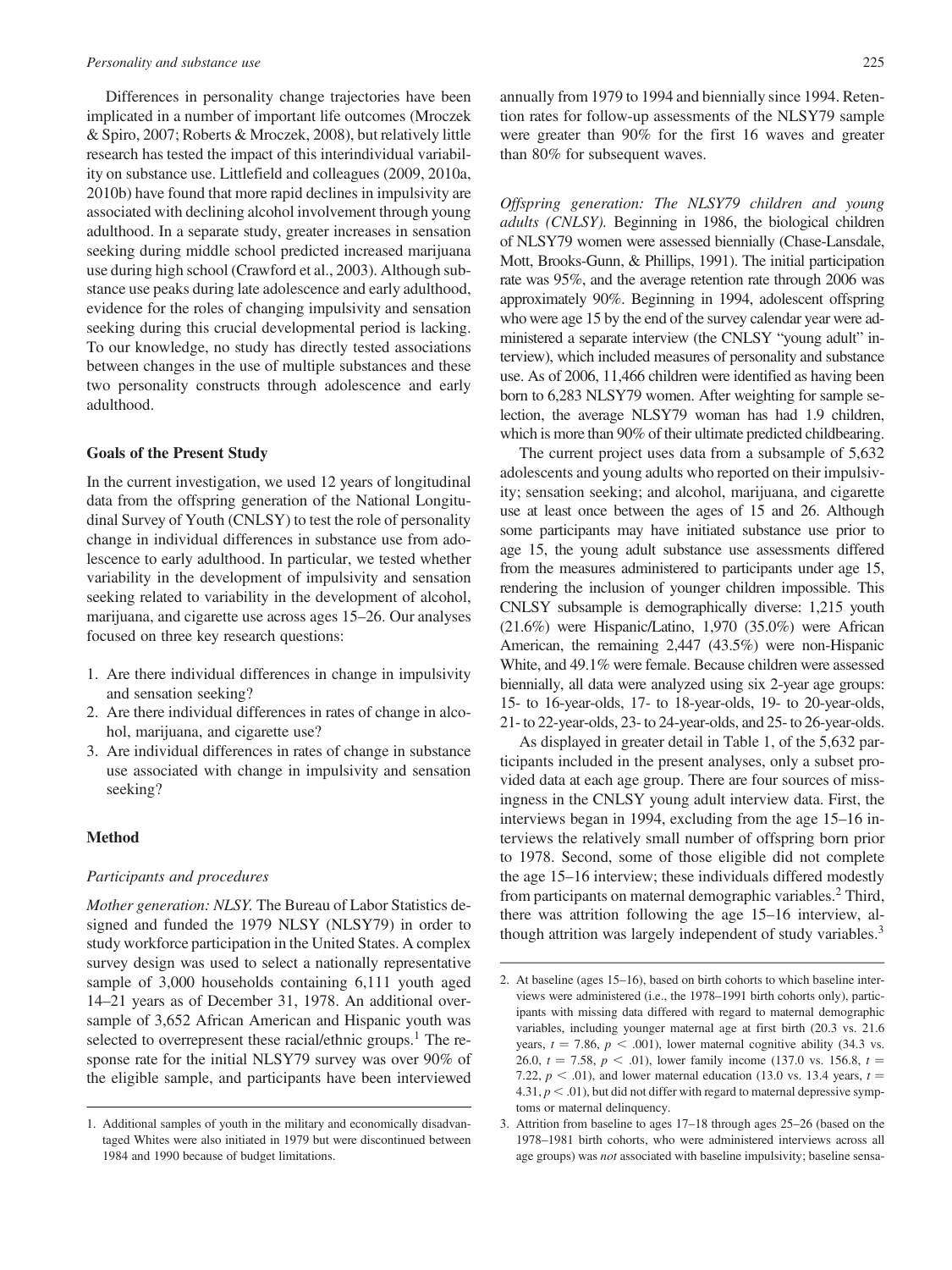|                     |         | Age Group |           |                 |                 |                 |                 |  |  |  |
|---------------------|---------|-----------|-----------|-----------------|-----------------|-----------------|-----------------|--|--|--|
| <b>Birth Cohort</b> | Total N | $15 - 16$ | $17 - 18$ | $19 - 20$       | $21 - 22$       | $23 - 24$       | $25 - 26$       |  |  |  |
| 1972-1973           | 24      |           |           |                 | 18              | 13              |                 |  |  |  |
| 1974-1975           | 126     |           |           | 91              | 87              |                 | 113             |  |  |  |
| 1976-1977           | 311     |           | 249       | 219             | 87              | 167             | 25              |  |  |  |
| 1978-1979           | 515     | 447       | 416       | 359             | 78              | 31              | 432             |  |  |  |
| 1980-1981           | 743     | 581       | 595       | 53              | 155             | 630             | 69 <sup>a</sup> |  |  |  |
| 1982-1983           | 845     | 697       | 42        | 164             | 734             | 57 <sup>a</sup> |                 |  |  |  |
| 1984-1985           | 862     | 680       | 138       | 779             | 47 <sup>a</sup> |                 |                 |  |  |  |
| 1986-1987           | 798     | 727       | 742       | 43 <sup>a</sup> |                 |                 |                 |  |  |  |
| 1988-1989           | 789     | 764       | $25^a$    |                 |                 |                 |                 |  |  |  |
| 1990-1991           | 619     | 619       |           |                 |                 |                 |                 |  |  |  |
| All cohorts         | 5632    | 4515      | 2207      | 1708            | 1206            | 898             | 639             |  |  |  |

Table 1. Number of the National Longitudinal Survey of Youth participants by age group and birth cohort

Note: Cells without values signify that a particular birth cohort was not assessed during that age range.<br>"The small number of participants represents "spillover" of the birth cohort into the subsequent age group because t after the participant's birthday.

Fourth and finally, less data are available for later cohorts of participants, who have had fewer opportunities to be assessed since the age of 15; 4,515 adolescents provided data at age 15–16, whereas 639 provided data at age 25–26.

This final source is a well-documented potential contributor of bias to the CNLSY sample: because not all NLSY79 mothers have completed their childbearing and not all offspring have completed adolescence, the current CNLSY data overrepresent the earliest cohort of participants, who were born to relatively young mothers (Turley, 2003). Younger mothers, in turn, systematically differ from women who delay childbearing on socioeconomic and behavioral variables that may be relevant for personality and substance use in their offspring (Harden et al., 2007). To correct for this source of sampling bias, all analyses controlled for maternal age at first birth, as well as externalizing and internalizing symptoms and sociodemographic factors (including maternal education, socioeconomic status [SES], and race/ethnicity) that differ between older and younger mothers. This approach has been used to correct for sampling bias in previous studies of the CNLSY sample (D'Onofrio et al., 2008; Harden et al., 2009; Mendle et al., 2009).

### Measures

Maternal demographics. SES was measured using mother-reported total family income, including government support and food stamps but excluding income received by unmarried

cohabitating partners, when the mother was 30 years old. The median annual family income was approximately \$22,600 and ranged from \$0 to \$375,000. Maternal cognitive ability was measured in the 1980 assessment using the Armed Services Vocational Aptitude Battery test of knowledge and skill in 10 subject areas. Composite scores on this battery (based on the word knowledge, paragraph comprehension, math knowledge, and arithmetic reasoning subtests) were standardized and converted to a percentile score. Maternal education was measured using maternal report of the number of years of school completed ( $M = 13.32$  years,  $SD = 2.40$  years; approximately 9% of the sample reported 11 years or less). Finally, maternal age at first birth was calculated using the date of birth for the mother and her first child ( $M = 21.12$ ,  $SD =$ 3.86, range  $= 13.17 - 34.60$  years).

Maternal externalizing and internalizing symptoms. Mothers completed a version of the Self-Reported Delinquency Interview in the 1980 NLSY79 assessment, at which time they were 15–23 years old (Elliott & Huizinga, 1983). This commonly used, reliable, and valid measure included 12 items assessing the frequency with which respondents engaged in delinquent acts ranging from destroying property to attacking another person to selling hard drugs. As a measure of maternal internalizing symptoms, mothers completed the Center for Epidemiological Studies Depression Scale in 1992 at ages 27–35 (Radloff, 1977). This widely used measure comprises 20 items such as I felt hopeless, I felt sad, and I thought my life had been a failure. Respondents endorse each item on a scale ranging from  $0 =$  rarely or none of the time to  $3 =$ most or all of the time.

Personality. We used a latent variable approach to the measurement of impulsivity and sensation seeking. Impulsivity was assessed by youth self-report on three indicator items:

tion seeking; or maternal age at first birth, cognitive ability, family income, depressive symptoms, or delinquency. Attrited participants at ages 17–18 were less likely to be African American (30% versus 47%); child race/ethnicity was not associated with subsequent attrition at later ages. Attrition at ages 19–20 was associated with lower maternal education (12.2 vs. 12.8 years,  $t = 2.70$ ,  $p < .01$ ); maternal education was not associated with subsequent attrition at later ages.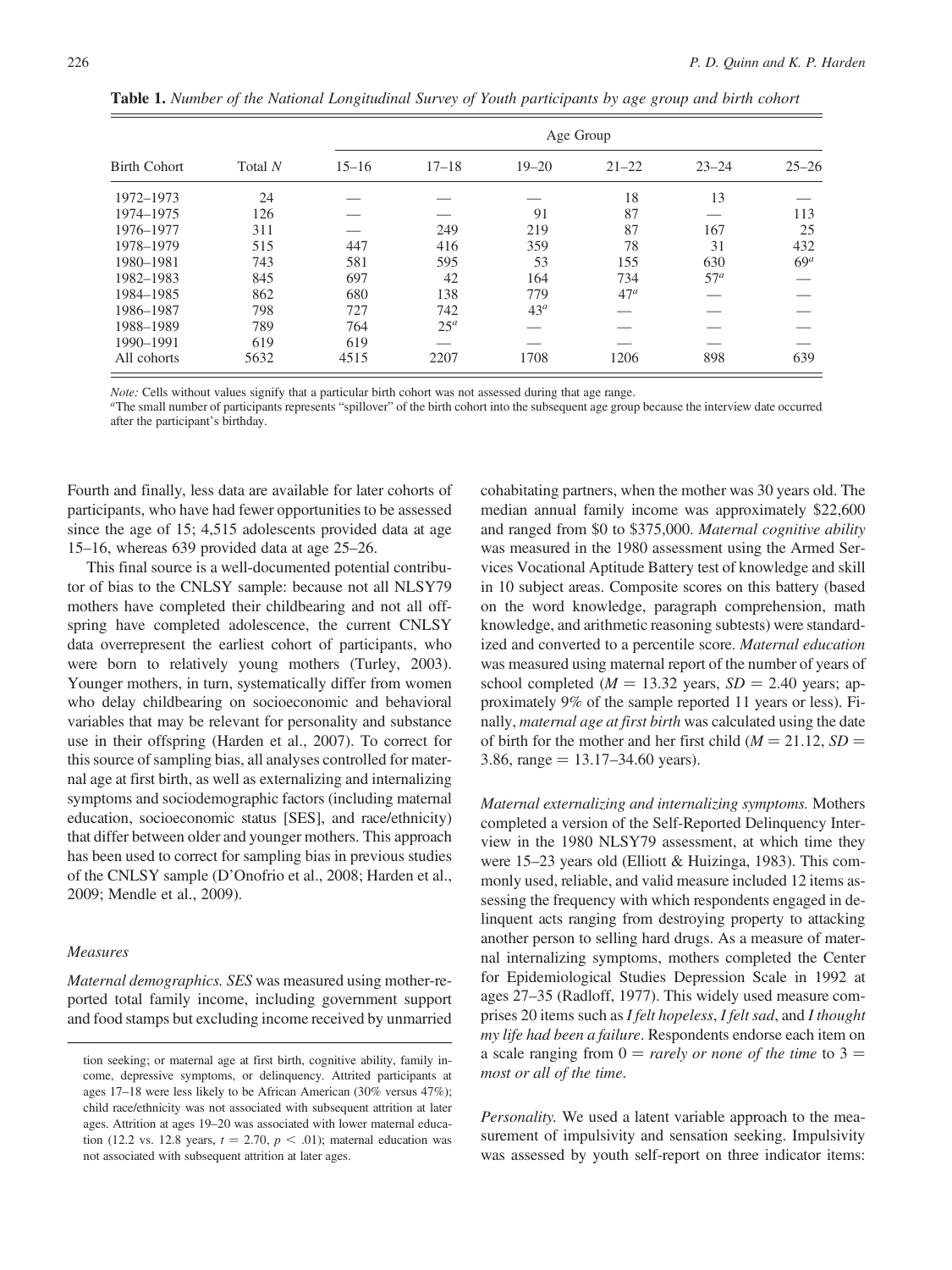I often get in a jam because I do things without thinking; I think that planning takes the fun out of things; and I have to use a lot of self-control to keep out of trouble. Sensation seeking was assessed by youth self-report on the following three indicator items: I enjoy taking risks; I enjoy new and exciting experiences, even if they are a little frightening or unusual; and life with no danger in it would be too dull for me. All impulsivity and sensation seeking items were rated on 4-point scales ranging from  $0 =$  strongly disagree to  $3 =$  strongly agree. Across all time points, average scores on the three impulsivity items were 1.40, 1.17, and 1.33, respectively  $(SDs =$ 0.66, 0.57, and 0.73; all ranges  $= 0.00-3.00$ ). Average scores on the three sensation seeking items were 1.53, 1.96, and 1.52, respectively  $(SDs = 0.64, 0.54, \text{ and } 0.67; \text{ all ranges})$  $= 0.00-3.00$ . Although impulsivity and sensation seeking were positively associated across all assessments ( $rs = .24-$ .26,  $p < .001$ ), they were distinct from each other. In confirmatory factor analysis, a single-factor model of all six personality items fit the data poorly,  $\chi^2$  (8) = 869.63, p < .001, comparative fit index  $(CFI) = 0.80$ , root mean square error of approximation  $(RMSEA) = 0.17$ , whereas a two-factor model fit the data significantly better,  $\Delta \chi^2 = 702.91$ ,  $p <$ .001, CFI = 0.96, RMSEA = 0.07. As has been previously reported, the CNLSY measures of impulsivity and sensation seeking demonstrate strong validity. Consistent with previous research on these traits (Whiteside & Lynam, 2001), the impulsivity measure is moderately and negatively associated with the Big Five dimensions of conscientiousness and emotional stability, whereas sensation seeking is moderately and positively associated with extraversion and openness (Harden & Tucker-Drob, 2011).

Substance use. Substance use was measured using self-reported frequencies of alcohol, marijuana, and cigarette use, each of which was assessed at every assessment wave. Participants reported the frequency with which they drank alcohol in the past year on a 9-point scale ranging from  $1 = did not drink to 9 = drink daily. Across all time$ points, alcohol use scores averaged 3.00 ( $SD = 1.81$ , range  $= 1.00-9.00$ , corresponding to a total of 3–5 drinking days in the past 12 months. Alcohol abstainers comprised between 21.5% (age 23–24) and 64.3% (age 15–16) of included participants. Abstainers were coded as 1 (did not drink). Cigarette and marijuana use over the past 30 days was assessed using 6-point scales, with responses ranging from  $0 = never$  to  $5 = every$  day. Across all time points, marijuana use scores averaged 0.25 ( $SD = 0.69$ , range = 1.00–5.00), and cigarette use scores averaged 0.88 ( $SD =$ 1.50, range  $= 1.00 - 5.00$ , indicating that across ages 15– 26 participants used marijuana and cigarettes on average less than once per week. Participants who had abstained over the past 30 days comprised between 87.1% (age 19– 20) and 93.0% (age 15–16) of the sample for marijuana use and between 63.4% (age 25–26) and 83.7% (age 15– 16) for cigarette use. Marijuana and cigarette abstainers were coded as 0 (never used). See Table 2 for correlations among substance use variables and Table 3 for correlations between personality and substance use variables.

#### Analytic Approach

In order to analyze both intraindividual change across time and interindividual differences in change, we estimated a

Table 2. Zero-order correlations among alcohol, marijuana, and cigarette use

| Variable       | 1                 | 2      | 3      | 4      | 5      | 6      | 7      | 8      | 9      | 10     | 11     | 12     | 13     | 14     | 15     | 16     | 17     |
|----------------|-------------------|--------|--------|--------|--------|--------|--------|--------|--------|--------|--------|--------|--------|--------|--------|--------|--------|
| Alcohol use    |                   |        |        |        |        |        |        |        |        |        |        |        |        |        |        |        |        |
| 1. Age $15-16$ | $\hspace{0.05cm}$ |        |        |        |        |        |        |        |        |        |        |        |        |        |        |        |        |
| 2. Age 17-18   | $.39*$            |        |        |        |        |        |        |        |        |        |        |        |        |        |        |        |        |
| 3. Age 19-20   | $.27*$            | $.43*$ |        |        |        |        |        |        |        |        |        |        |        |        |        |        |        |
| 4. Age 21-22   | $.16*$            | $.32*$ | .49*   |        |        |        |        |        |        |        |        |        |        |        |        |        |        |
| 5. Age 23-24   | $.15*$            | $.28*$ | $.36*$ | $.55*$ |        |        |        |        |        |        |        |        |        |        |        |        |        |
| 6. Age 25-26   | $.13*$            | $.30*$ | $.34*$ | $.42*$ | $.60*$ |        |        |        |        |        |        |        |        |        |        |        |        |
| Marijuana use  |                   |        |        |        |        |        |        |        |        |        |        |        |        |        |        |        |        |
| 7. Age 15-16   | $.40*$            | $.20*$ | $.12*$ | $.07*$ | .05    | .07    |        |        |        |        |        |        |        |        |        |        |        |
| 8. Age 17-18   | $.28*$            | $.36*$ | $.21*$ | $.14*$ | $.12*$ | $.11*$ | $.30*$ |        |        |        |        |        |        |        |        |        |        |
| 9. Age 19-20   | $.20*$            | $.25*$ | $.33*$ | $.17*$ | $.13*$ | $.15*$ | $.23*$ | $.37*$ |        |        |        |        |        |        |        |        |        |
| 10. Age 21-22  | $.15*$            | $.18*$ | $.22*$ | $.23*$ | $.20*$ | $.12*$ | $.18*$ | $.26*$ | $.43*$ |        |        |        |        |        |        |        |        |
| 11. Age 23-24  | $.12*$            | $.15*$ | $.16*$ | $.16*$ | $.21*$ | $.16*$ | $.16*$ | $.20*$ | $.31*$ | $.44*$ |        |        |        |        |        |        |        |
| 12. Age 25-26  | $.14*$            | $.19*$ | $.18*$ | $.13*$ | $.15*$ | $.19*$ | $.19*$ | $.25*$ | $.37*$ | $.38*$ | $.47*$ |        |        |        |        |        |        |
| Cigarette use  |                   |        |        |        |        |        |        |        |        |        |        |        |        |        |        |        |        |
| 13. Age 15–16  | $.44*$            | $.26*$ | $.14*$ | $.09*$ | $.07*$ | $.11*$ | .44*   | $.23*$ | $.19*$ | $.16*$ | $.13*$ | $.10*$ |        |        |        |        |        |
| 14. Age 17-18  | $.33*$            | $.39*$ | $.22*$ | $.16*$ | $.10*$ | $.11*$ | $.24*$ | $.32*$ | $.25*$ | $.22*$ | $.16*$ | $.14*$ | $.54*$ |        |        |        |        |
| 15. Age 19-20  | $.20*$            | $.29*$ | $.29*$ | $.17*$ | $.15*$ | $.14*$ | $.18*$ | $.19*$ | $.27*$ | $.22*$ | $.19*$ | $.18*$ | $.42*$ | $.58*$ |        |        |        |
| 16. Age 21-22  | $.20*$            | $.24*$ | $.22*$ | $.25*$ | $.17*$ | $.15*$ | $.13*$ | $.19*$ | $.22*$ | $.25*$ | $.18*$ | $.16*$ | $.37*$ | $.50*$ | $.66*$ |        |        |
| 17. Age 23-24  | $.20*$            | $.28*$ | $.22*$ | $.20*$ | $.25*$ | $.21*$ | $.12*$ | $.15*$ | $.19*$ | $.17*$ | $.19*$ | $.15*$ | $.36*$ | $.48*$ | $.62*$ | .69*   |        |
| 18. Age 25–26  | $.15*$            | $.25*$ | $.22*$ | $.24*$ | $.19*$ | $.22*$ | $.15*$ | $.16*$ | $.22*$ | $.21*$ | $.17*$ | $.20*$ | $.27*$ | $.45*$ | $.64*$ | $.67*$ | $.69*$ |
|                |                   |        |        |        |        |        |        |        |        |        |        |        |        |        |        |        |        |

 $*_{p} < .05.$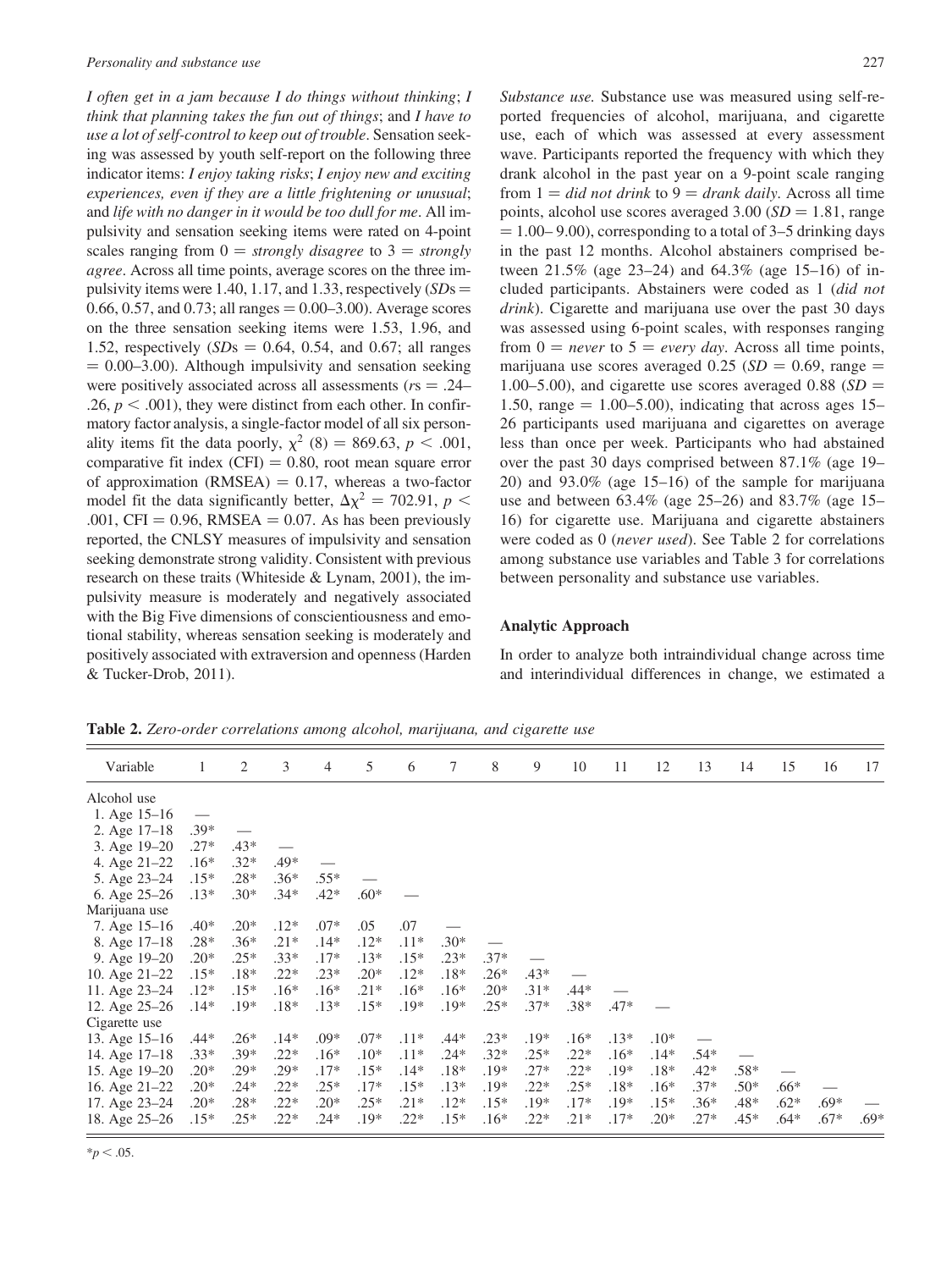|                           | Impulsivity      |                  |                  |                  |                  | <b>Sensation Seeking</b> |                  |                  |                  |                  |                  |                  |
|---------------------------|------------------|------------------|------------------|------------------|------------------|--------------------------|------------------|------------------|------------------|------------------|------------------|------------------|
| Substance<br>Use Variable | Age<br>$15 - 16$ | Age<br>$17 - 18$ | Age<br>$19 - 20$ | Age<br>$21 - 22$ | Age<br>$23 - 24$ | Age<br>$25 - 26$         | Age<br>$15 - 16$ | Age<br>$17 - 18$ | Age<br>$19 - 20$ | Age<br>$21 - 22$ | Age<br>$23 - 24$ | Age<br>$25 - 26$ |
| Alcohol use               |                  |                  |                  |                  |                  |                          |                  |                  |                  |                  |                  |                  |
| Age 15-16                 | $.15*$           | $.11*$           | $.11*$           | .08              | .09              | .07                      | $.19*$           | $.09*$           | $.12*$           | .00              | .04              | $.16*$           |
| Age 17-18                 | $.14*$           | $.16*$           | $.13*$           | $.10*$           | $.11*$           | .09                      | $.18*$           | $.21*$           | $.13*$           | $.12*$           | $.14*$           | .11              |
| Age 19-20                 | $.12*$           | $.12*$           | $.14*$           | $.08*$           | $.10*$           | $.13*$                   | $.22*$           | $.21*$           | $.27*$           | $.11*$           | $.18*$           | $.12*$           |
| Age 21-22                 | $.04*$           | .01              | $.10*$           | $.11*$           | .07              | $.12*$                   | $.20*$           | $.23*$           | $.26*$           | $.21*$           | $.18*$           | $.18*$           |
| Age 23-24                 | .00              | .03              | $.10*$           | $.08*$           | $.10*$           | $.15*$                   | $.16*$           | $.16*$           | $.22*$           | $.15*$           | $.22*$           | $.24*$           |
| Age 25-26                 | .06              | .04              | .03              | .07              | $.09*$           | $.09*$                   | $.11*$           | $.12*$           | $.12*$           | $.17*$           | $.16*$           | $.14*$           |
| Marijuana use             |                  |                  |                  |                  |                  |                          |                  |                  |                  |                  |                  |                  |
| Age 15-16                 | $.13*$           | $.13*$           | $.15*$           | $.14*$           | $.14*$           | $.13*$                   | $.10*$           | .05              | .04              | .04              | .02              | .05              |
| Age 17-18                 | $.11*$           | $.14*$           | $.12*$           | $.13*$           | $.13*$           | $.18*$                   | $.08*$           | $.07*$           | $.07*$           | .01              | $-.05$           | .06              |
| Age 19-20                 | $.09*$           | $.12*$           | $.17*$           | $.09*$           | .05              | $.19*$                   | $.11*$           | $.08*$           | $.14*$           | $.09*$           | .03              | $.12*$           |
| Age 21-22                 | $.10*$           | $.13*$           | $.13*$           | $.11*$           | .03              | $.17*$                   | $.10*$           | $.12*$           | $.13*$           | $.12*$           | .01              | .05              |
| Age 23-24                 | .05              | .05              | .09*             | .06              | $.14*$           | $.13*$                   | $.09*$           | .03              | .02              | $.09*$           | $.10*$           | .07              |
| Age 25-26                 | $.08*$           | .06              | .07              | $.21*$           | $.11*$           | $.25*$                   | $.07*$           | $-.01$           | .04              | .09              | .05              | .07              |
| Cigarette use             |                  |                  |                  |                  |                  |                          |                  |                  |                  |                  |                  |                  |
| Age 15-16                 | $.15*$           | $.09*$           | $.13*$           | $.14*$           | .04              | .05                      | $.13*$           | .04              | $.08*$           | .06              | .07              | $.15*$           |
| Age 17-18                 | $.16*$           | $.14*$           | $.11*$           | $.15*$           | .03              | $.15*$                   | $.15*$           | $.10*$           | $.06*$           | $.07*$           | .06              | $.12*$           |
| Age 19-20                 | $.16*$           | $.15*$           | $.14*$           | $.17*$           | .03              | $.16*$                   | $.13*$           | $.11*$           | $.10*$           | $.09*$           | $.09*$           | $.13*$           |
| Age 21-22                 | $.12*$           | $.11*$           | $.16*$           | $.17*$           | $.08*$           | .19*                     | $.12*$           | $.12*$           | $.11*$           | $.11*$           | $.10*$           | $.13*$           |
| Age 23-24                 | $.10*$           | $.09*$           | $.16*$           | $.14*$           | $.12*$           | $.18*$                   | $.13*$           | $.07*$           | .07              | $.10*$           | $.10*$           | $.14*$           |
| Age 25-26                 | $.12*$           | $.08*$           | .07              | $.14*$           | .06              | $.22*$                   | $.11*$           | $.07*$           | .08              | $.14*$           | .05              | .04              |

Table 3. Zero-order correlations between personality and substance use

Note: Personality scores are means across the three items each for impulsivity and sensation seeking.

 $*_{p} < .05$ .

series of latent growth curve models (LGMs; McArdle & Nesselroade, 2003; Meredith & Tisak, 1990) in Mplus version 5 (Muthén & Muthén, 1998–2007). We analyzed all models using full information maximum likelihood to account for missing data (Schafer & Graham, 2002) and adjusted standard errors and model fit statistics for nonindependence of data from participants born to the same mother (Asparouhov & Muthén, 2006). Following several recent studies (Brown, Catalano, Fleming, Haggerty, & Abbott, 2005; Flory et al., 2004; Littlefield et al., 2009), we modeled substance use frequency as continuous but entered the impulsivity and sensation seeking indicators as ordered categorical variables.

Data were analyzed in three steps. First, we tested for measurement invariance of impulsivity and sensation seeking across ages 15–26 (Meredith, Horn, Collins, & Sayer, 2001). Second, we fit linear and nonlinear univariate models of change in each of the substance use outcomes and personality constructs in order to determine which model best represented the shape of change in each variable over time. Third, we tested for correlated changes among impulsivity, sensation seeking, and substance use in a series of three multivariate LGMs (one each for alcohol, marijuana, and cigarette use). To avoid redundancy, we report model parameters for the multivariate models only. Because the  $\chi^2$  model fit can be overly sensitive with large samples, we followed the recommendations of Kline (2005) in also using the CFI, Tucker–Lewis index (TLI),

and RMSEA to evaluate model fit. CFI and TLI values greater than 0.95 and RMSEA values less than 0.05 indicate good model fit. All models included adolescent gender and ethnicity, along with maternal SES, years of education, cognitive ability, age at first birth, delinquency, and depression, as exogenous covariates.

# **Results**

# Personality measurement invariance

An impulsivity model in which factor loadings and thresholds for each item were constrained to be equal across time (i.e., strong measurement invariance) fit the data well,  $\chi^2$  $(55)$  = 241.14,  $p \lt .001$ , CFI = 0.98, TLI = 0.94,  $RMSEA = 0.02$ . Permitting loadings, thresholds, and residual variances to vary across time separately or in conjunction significantly improved model fit as assessed by  $\chi^2$  tests of difference ( $ps < .001$ ). Given the sensitivity of this test in large sample sizes, however, we also examined change in other model fit indices. The CFI, TLI, and RMSEA values improved only marginally when parameters were unconstrained (maximum  $\Delta$ CFI = 0.02,  $\Delta$ TLI = 0.06,  $\triangle$ RMSEA = 0.02). Inspection of parameter values suggested that measurement appeared relatively invariant across time. Standardized factor loadings for each item, for example, differed by less than 0.14. We therefore mod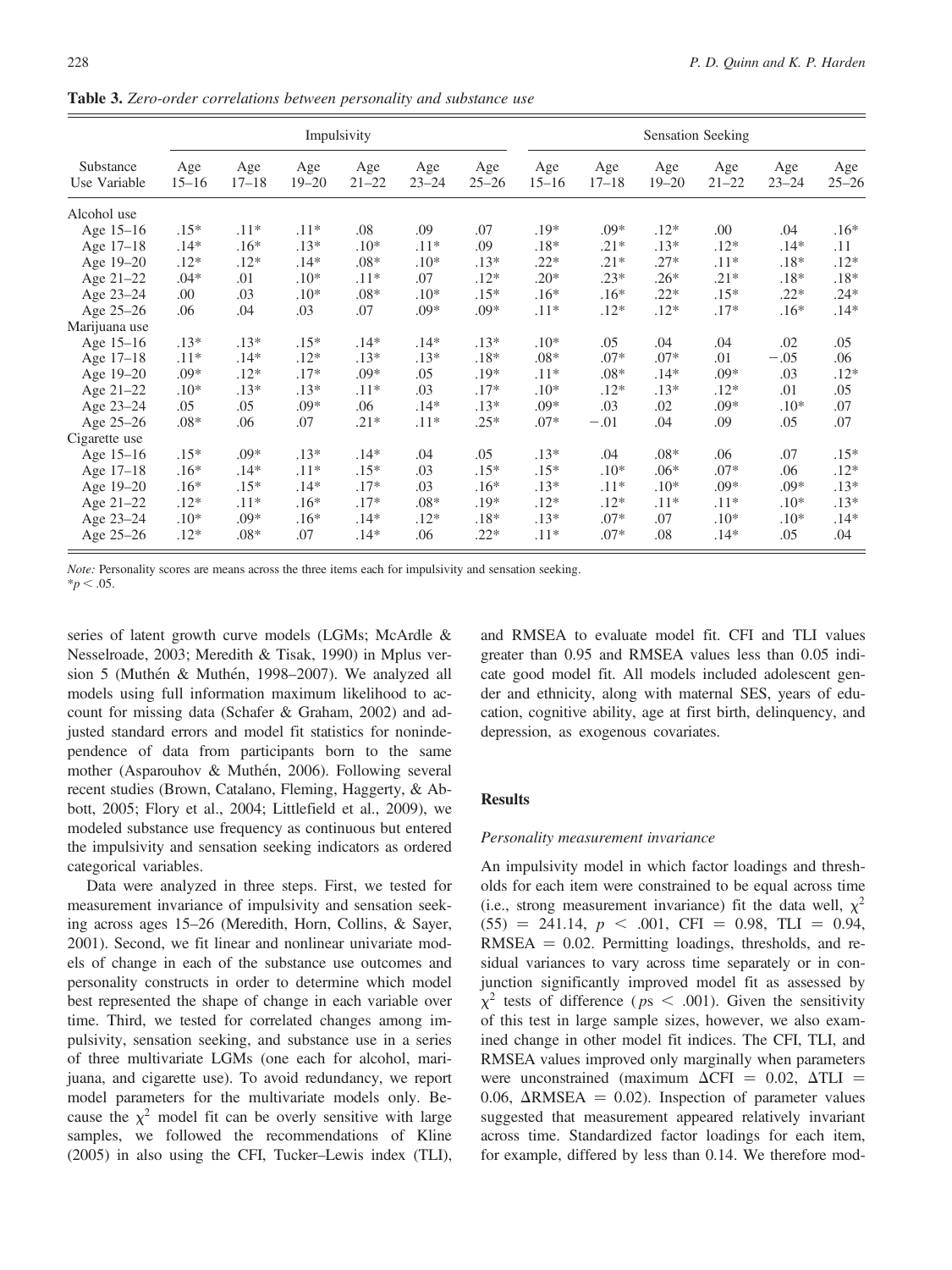eled impulsivity with strong measurement invariance in all subsequent analyses.<sup>4</sup>

The strong measurement invariance model for sensation seeking similarly fit the data well,  $\chi^2$  (55) = 356.11, p <  $.001$ , CFI = 0.99, TLI = 0.97, RMSEA = 0.03. Although permitting parameters to vary across time improved  $\chi^2$  model fit significantly ( $ps < .001$ ), CFI, TLI, and RMSEA values again improved only marginally (maximum  $\Delta$ CFI = 0.01,  $\Delta$ TLI = 0.02,  $\Delta$ RMSEA = 0.01). Inspection of the unconstrained models suggested that measurement was largely similar across time, with standardized factor loadings varying by less than 0.07. We again selected the strong measurement invariance model for all subsequent sensation-seeking analyses.

# Univariate growth curve models and demographic predictors of change

Our next analytic step was to model change over time in personality and substance use using univariate LGMs. LGMs serve the dual purpose of determining average patterns of change across time and estimating how much individuals' trajectories deviate from mean trends. A generic LGM equation for  $Y[t]_n$ , the personality or substance use score for person n at age t, can be expressed algebraically as follows (McArdle & Nesselroade, 2003):

$$
Y[t]_n = y_{\text{In}} + A[t] + e[t]_n
$$

In the LGM,  $y_{In}$ , the latent intercept score representing the initial level (i.e., at age  $15-16$ ), and  $y_{\text{Sn}}$ , the latent change score representing the magnitude of linear change over time, are assumed to be multivariate normal;  $A[t]$  is a vector of time-specific "basis" coefficients, which represent the shape of change over time; and  $e[t]_n$  is a vector of time-specific residual errors. Hypotheses regarding the shape of change across time can be tested by constraining the values in vector  $A[t]$ . In order to determine which growth curve best explained the change in personality and substance use, we compared two models for each variable: a linear change model and a nonlinear, "latent basis" model. The nonlinear model does not constrain the model to a specific trajectory shape. Rather, after setting the first two vector values to 0 and 1 for scaling and identification purposes, the model estimates the values of  $A[t]$  (i.e., the shape of change across time) from the observed data, permitting a nonlinear estimated change trajectory that closely matches the shape of the observed data. In all models, we accounted for the effects of demographics by regressing the latent intercept and change factors onto exogenous covariates.

As shown in Figure 1, impulsivity, on average, descended linearly after age 15–16 before stabilizing in the early 20s. Sensation seeking, in contrast, descended most sharply following age 15–16 but then decreased gradually through age 25–26. These observed trends are consistent with previous literature suggesting that impulsivity declines linearly through adolescence before stabilizing in the early 20s (Casey et al., 2008; Steinberg, 2008; Steinberg et al., 2008). Consequently, we constrained the nonlinear model of impulsivity to linear change through age 23–24 but permitted it to freely estimate the shape of change from 23–24 to 25–26. This model fit the data better than the linear model,  $\chi^2$  (284) = 628.37, p < .001, CFI = 0.96, TLI = 0.96, RMSEA = 0.02,  $\Delta \chi^2$  (1) = 4.51,  $p < .05$ . Similarly, we tested a nonlinear LGM for developmental change in sensation seeking, which fit the data



Figure 1. Mean levels of sensation seeking and impulsivity, ages 15–16 to 25–26 years. Sum scores were transformed to standard deviation units based on sample statistics at ages 15–16.

<sup>4.</sup> Tests of measurement invariance in impulsivity revealed relatively modest but statistically significant variance in each measurement component. Freeing residual variances,  $\chi^2$  (15) = 107.68,  $p < .001$ ; factor loadings,  $\chi^2$  (15) = 69.64, p < .001; and item thresholds,  $\chi^2$  (30) = 157.46,  $p < .001$ , each incrementally improved model fit, although there was no readily identifiable pattern of change in the measurement model as a function of participant age. Similarly, freeing residual variances,  $\chi^2$  (15) = 171.22,  $p < .001$ ; factor loadings,  $\chi^2$  (15) = 63.51,  $p < .001$ ; and item thresholds,  $\chi^2$  (30) = 314.32,  $p < .001$ , each incrementally but modestly improved the fit of the sensation-seeking measurement model. Again, however, measurement did not appear to change over time in a discernible pattern.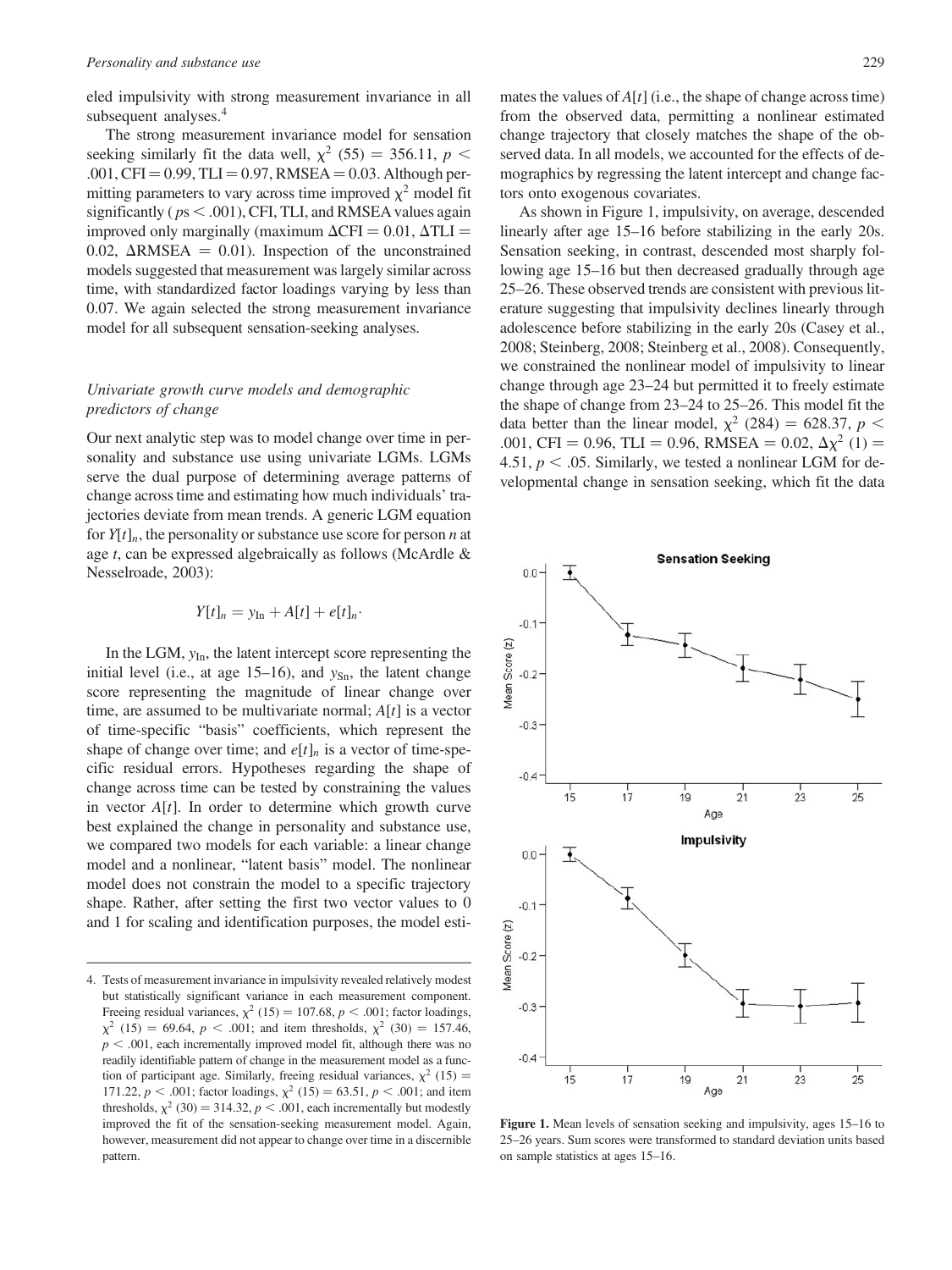better than did the linear model,  $\chi^2$  (281) = 504.17, p < .001,  $CFI = 0.99$ , TLI = 0.99, RMSEA = 0.01,  $\Delta \chi^2$  (4) = 11.19,  $p < .05$ .

We next compared linear growth models to nonlinear growth models for substance use. The nonlinear models fit well for all three substances and were superior to the linear models for alcohol,  $\chi^2$  (48) = 265.10, p < .001, CFI = 0.95, TLI = 0.92, RMSEA = 0.03,  $\Delta \chi^2$  (4) = 248.33, p < .001; marijuana,  $\chi^2$  (48) = 153.05,  $p < .001$ , CFI = 0.93, TLI = 0.90, RMSEA = 0.02,  $\Delta \chi^2$  (4) = 26.80, p < .001; and cigarette use,  $\chi^2$  (48) = 173.64, p < .001, CFI = 0.98, TLI = 0.97, RMSEA = 0.02,  $\Delta \chi^2$  (4) = 256.21, p < .001. Figure 2 compares the observed means for substance use at each age ("Observed") with the means implied by the nonlinear model ("Predicted"). The nonlinear models accurately estimated the mean-level trajectories for each substance. At the mean level, alcohol use increased sharply in adolescence before tapering off and peaking at age 23–24, whereas marijuana use increased gradually through age 23–24. On average, cigarette use increased sharply in the late teens and continued to increase through age 25–26.

These trends, however, belied variability in both levels of use at age 15–16 and trajectories of change through adolescence and early adulthood. Some individuals reported greater substance use than others at age 15–16, and some individuals experienced steeper nonlinear increases in substance use from age 15–16 through early adulthood. All change factor variances were significantly greater than zero,  $ps < .001$ . Figure 3 displays the variability in estimated substance use trajectories across a randomly selected subset of 500 individual participants.

Demographic predictors from univariate models. There were significant demographic differences in intercept and change factors from the univariate models (see Table 4). Female participants demonstrated faster decreases in impulsivity and sensation seeking; slower increases in alcohol, marijuana, and cigarette use; and lower initial levels of impulsivity, sensation seeking, and marijuana use. Relative to White participants, African Americans increased their cigarette use more slowly and had lower initial levels of sensation seeking and alcohol and cigarette use, whereas Hispanic/Latino participants increased their cigarette use more slowly and demonstrated less frequent initial cigarette use but more frequent initial marijuana use.

Maternal SES predicted faster increases in alcohol use, slower increases in cigarette use, and lower initial levels of marijuana and cigarette use. Maternal education predicted faster increases in alcohol use and higher initial levels of sensation seeking. Finally, maternal cognitive ability predicted greater increases in alcohol use and lower initial impulsivity.

Maternal behavioral problems were generally associated with less adaptive patterns of both personality and substance use. Early maternal age at first birth predicted faster increases in cigarette, along with higher initial levels of impulsivity and alcohol, marijuana, and cigarette use. However, adolescents born to younger mothers decreased in sensation seeking more and increased in alcohol and marijuana use less. Initially, adolescents of more delinquent mothers were more impulsive and sensation seeking, and they used alcohol, marijuana, and cigarettes more. Adolescents with more depressed mothers initially were more impulsive and smoked cigarettes more.

# Multivariate models of change in impulsivity, sensation seeking, and substance use

We estimated three multivariate LGMs to test whether changes in impulsivity and sensation seeking were associated with changes in use of each substance. In preliminary models, illustrated in Figure 4a, we permitted the intercept and change factors of impulsivity and sensation seeking to covary freely with each other and with the intercept and change factors of each of the three substance use outcomes. These associations tested whether impulsivity, sensation seeking, and each type of substance use were correlated at the beginning of the



Figure 2. Observed versus predicted age trends in frequency of alcohol, marijuana, and cigarette use. Predicted means implied by univariate latent growth curve models. Observed means calculated from observed data. For alcohol use,  $2 = 1-2$  days per year and  $5 = 1-2$  days per month. For cigarette and marijuana use,  $0 = never$ ,  $1 = less than once per week$ , and  $2 = 1-2 days$  per week.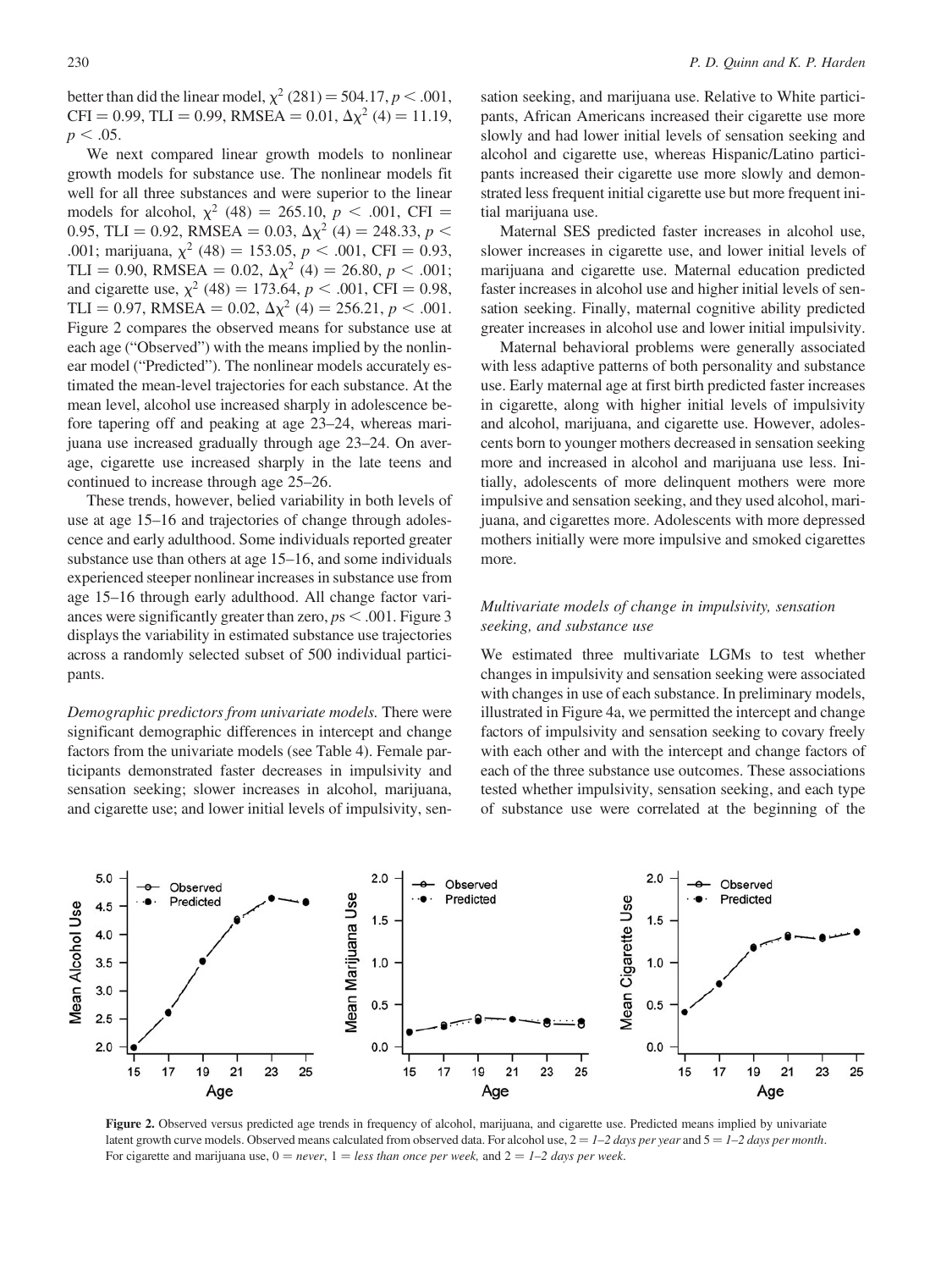

Figure 3. Estimated substance use trajectories of 500 randomly selected young adults across ages 15–26.

assessment period (correlated intercepts) and whether change in impulsivity, sensation seeking, and substance use was correlated across the assessment period (correlated change factors). We permitted all change factors to covary with all intercept factors. These covariances tested whether initial values in one variable were associated with differing patterns of growth in the other.

A model in which all covariances among intercept and change factors are freely estimated is limited, however, because correlated changes are confounded by correlated intercept factors (Littlefield et al., 2010b). That is, given the common finding of an association between individuals' initial levels and their rates of change over time, the pattern of associations among initial levels of personality and substance use could obscure an independent association between change in personality and change in substance use. Therefore, after estimating the preliminary multivariate models, we estimated a set of models in which all change factors were regressed onto all intercept factors, permitting a test of correlated changes

controlling for their associations with intercept factors (see Figure 4b).

Preliminary models. The impulsivity, sensation seeking, and alcohol use model fit well,  $\chi^2$  (1123) = 2,478.94, p < .001,  $CFI = 0.97$ , TLI = 0.96, RMSEA = 0.02. As shown in Table 5, after accounting for the effects of demographic covariates, there was significant residual variance in the intercept and change factors for impulsivity, sensation seeking, and alcohol use. Table 6 presents correlations among intercept and change factors for impulsivity, sensation seeking, and alcohol use. Impulsivity and sensation seeking trajectories were closely aligned; the personality intercepts were positively and strongly associated, as were the personality change factors. The alcohol use intercept was also moderately associated with the impulsivity and sensation seeking intercepts. We found evidence for correlated changes in impulsivity and alcohol use, with a moderate association between the change

|                      | Impulsivity |         | <b>Sensation Seeking</b> |         | Alcohol Use |         | Marijuana Use |         | Cigarette Use |         |
|----------------------|-------------|---------|--------------------------|---------|-------------|---------|---------------|---------|---------------|---------|
| Demographic Variable | Intercept   | Change  | Intercept                | Change  | Intercept   | Change  | Intercept     | Change  | Intercept     | Change  |
| Adolescent           |             |         |                          |         |             |         |               |         |               |         |
| Female gender        | $-.12*$     | $-.21*$ | $-.12*$                  | $-.16*$ | .02         | $-.32*$ | $-.05*$       | $-.17*$ | .02           | $-.15*$ |
| <b>Black</b>         | $-.01$      | $-.01$  | $-.27*$                  | $-.01$  | $-.23*$     | .00     | $-.05$        | .01     | $-.26*$       | $-.11*$ |
| Hispanic             | .02         | $-.07$  | $-.01$                   | $-.06$  | .00         | $-.03$  | $.07*$        | $-.06$  | $-.11*$       | $-.11*$ |
| Maternal             |             |         |                          |         |             |         |               |         |               |         |
| Income               | $-.03$      | $-.14$  | .02                      | .04     | .01         | $.10*$  | $-.06*$       | .03     | $-.05*$       | $-.07*$ |
| Years of education   | $-.02$      | .05     | $.06*$                   | $-.02$  | $-.01$      | $.07*$  | .00           | .02     | .01           | .02     |
| Cognitive ability    | $-.11*$     | $-.04$  | .03                      | .00     | .05         | $.09*$  | .04           | .04     | .00           | $-.02$  |
| Earlier age at first |             |         |                          |         |             |         |               |         |               |         |
| birth                | $.08*$      | $-.07$  | $-.03$                   | $-.21*$ | $.23*$      | $-.22*$ | $.16*$        | $-.08*$ | $.18*$        | $.06*$  |
| Delinquency          | $.07*$      | $-.01$  | $.08*$                   | $-.05$  | $.05*$      | .02     | $.08*$        | .02     | $.05*$        | .03     |
| Depression           | .09*        | .07     | .02                      | .00     | .02         | .02     | .01           | .04     | $.04*$        | .04     |

Table 4. Associations between demographic covariates and latent growth curve factors from univariate models

Note: Values are standardized regression coefficients.

 $*_{p} < .05.$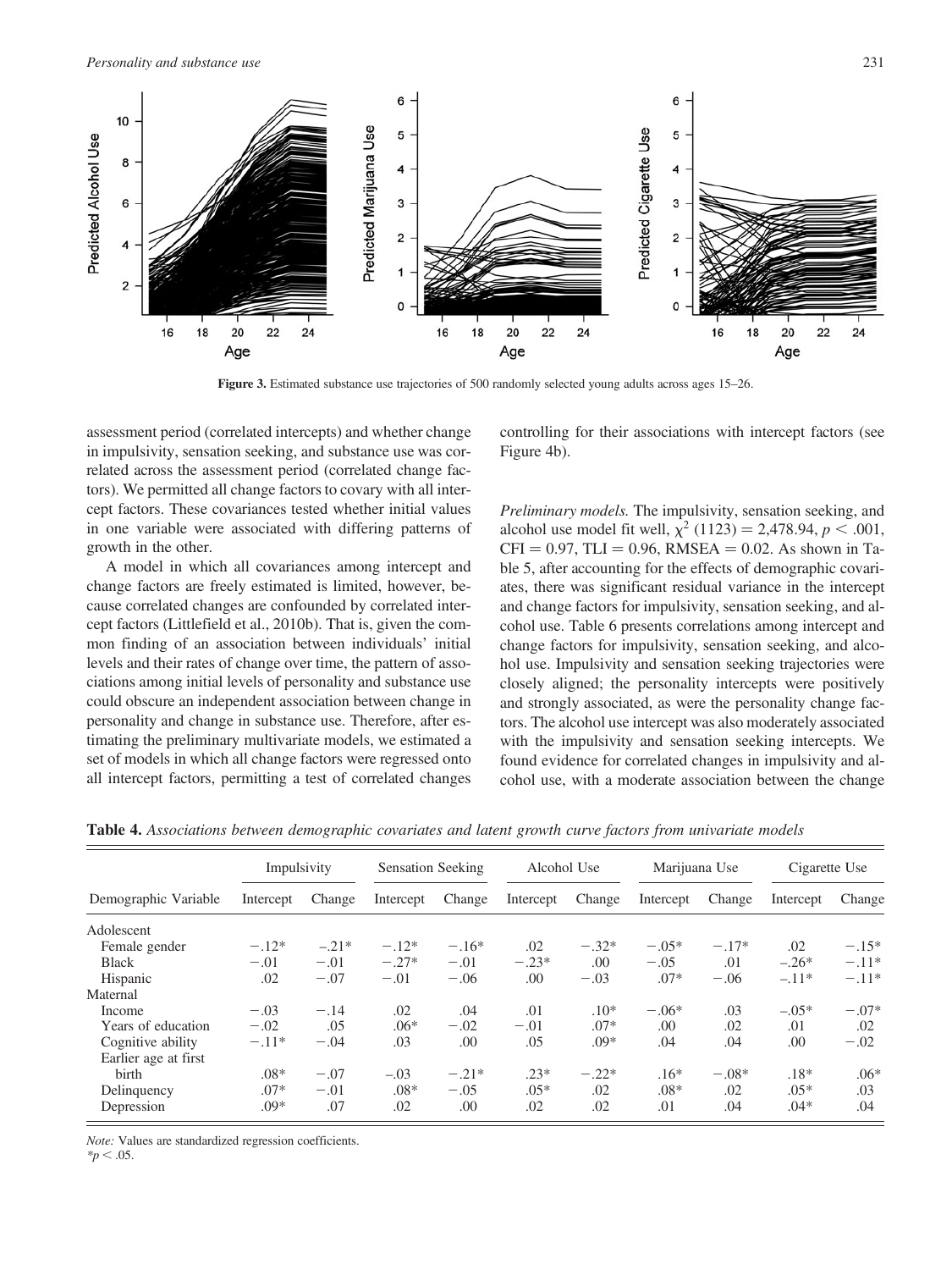

Figure 4. Examples of multivariate latent growth curve models of impulsivity, sensation seeking, and substance use across ages 15-26. (a) The model including freely estimated covariances among intercepts and changes, and (b) the model in which change factors are regressed onto intercept factors. Bold paths represen<sup>t</sup> correlated changes. Demographic covariates are not shown.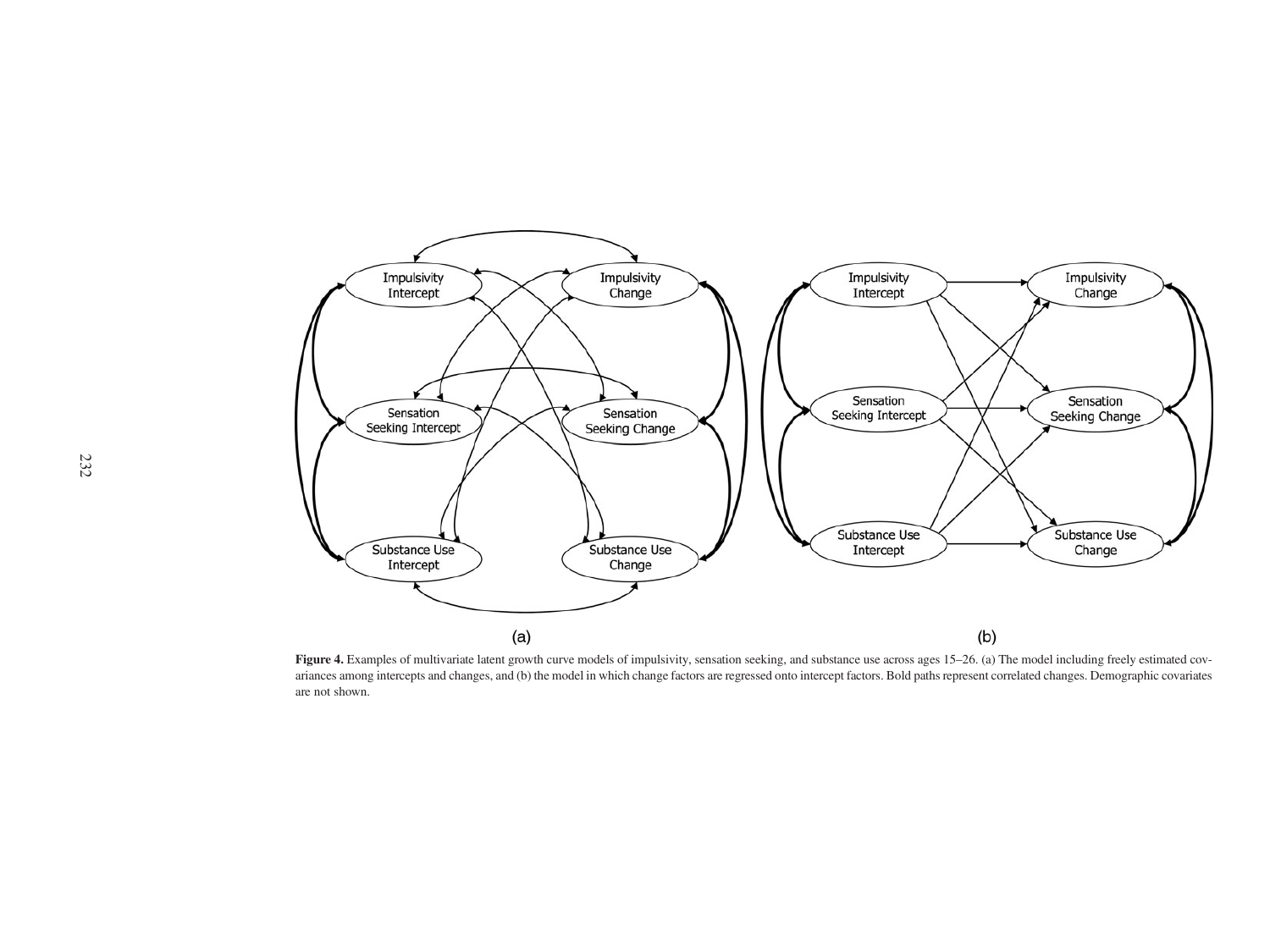|                    |          | Alcohol Model |                | Marijuana Model | Cigarette Model |               |  |
|--------------------|----------|---------------|----------------|-----------------|-----------------|---------------|--|
| Parameter          | Estimate | 95% CI        | Estimate       | 95% CI          | Estimate        | 95% CI        |  |
| Impulsivity        |          |               |                |                 |                 |               |  |
| Intercept mean     | 0.00     |               | 0.00           |                 | 0.00            |               |  |
| Intercept variance | $0.27*$  | 0.22, 0.33    | $0.27*$        | 0.22, 0.32      | $0.28*$         | 0.22, 0.34    |  |
| Change mean        | $-0.04$  | $-0.15, 0.08$ | $-0.04$        | $-0.15, 0.08$   | $-0.04$         | $-0.15, 0.08$ |  |
| Change variance    | $0.01*$  | 0.003, 0.02   | $0.01*$        | 0.002, 0.02     | $0.01*$         | 0.002, 0.02   |  |
| Sensation seeking  |          |               |                |                 |                 |               |  |
| Intercept mean     | 0.00     |               | $0.00^{\circ}$ |                 | 0.00            |               |  |
| Intercept variance | $1.11*$  | 0.85, 1.38    | $1.09*$        | 0.83, 1.36      | $1.10*$         | 0.82, 1.39    |  |
| Change mean        | $-0.27$  | $-0.60, 0.06$ | $-0.27$        | $-0.59, 0.06$   | $-0.29$         | $-0.62, 0.05$ |  |
| Change variance    | $0.22*$  | 0.04, 0.41    | $0.21*$        | 0.03, 0.39      | $0.24*$         | 0.04, 0.45    |  |
| Substance use      |          |               |                |                 |                 |               |  |
| Intercept mean     | $3.70*$  | 3.23, 4.18    | $0.72*$        | 0.51, 0.94      | $1.75*$         | 1.40, 2.10    |  |
| Intercept variance | $1.70*$  | 1.43, 1.96    | $0.22*$        | 0.20, 0.24      | $1.18*$         | 0.96, 1.39    |  |
| Change mean        | $0.32*$  | 0.01, 0.63    | 0.04           | $-0.07, 0.16$   | $1.08*$         | 0.75, 1.41    |  |
| Change variance    | $0.41*$  | 0.23, 0.59    | $0.04*$        | 0.03, 0.06      | $0.49*$         | 0.27, 0.72    |  |

Table 5. Unstandardized parameter estimates from multivariate latent growth curve models of impulsivity, sensation seeking, and substance use

Note: Because all models include demographic variables as exogenous covariates, the reported variances are residual variances. CI, confidence interval.  $*_{p} < .05$ .

factors. In contrast, change in sensation seeking was not significantly associated with change in alcohol use.

The preliminary marijuana use model also fit the data well,  $\chi^2$  (1123) = 2,581.52, p < .001, CFI = 0.96, TLI = 0.96,  $RMSEA = 0.02$ , and there were significant individual differ-

Table 6. Correlations among intercept and change factors from preliminary multivariate latent growth curve models

|                   | Impulsivity |         | <b>Sensation Seeking</b> |         |  |  |
|-------------------|-------------|---------|--------------------------|---------|--|--|
| Factor            | Intercept   | Change  | Intercept                | Change  |  |  |
| Impulsivity       |             |         |                          |         |  |  |
| Intercept         |             |         |                          |         |  |  |
| Change            | $-.47*$     |         |                          |         |  |  |
| Sensation seeking |             |         |                          |         |  |  |
| Intercept         | $.56*$      | $-.39*$ |                          |         |  |  |
| Change            | $-.37*$     | $.67*$  | $-.58*$                  |         |  |  |
| Alcohol use       |             |         |                          |         |  |  |
| Intercept         | $.40*$      | $-.26*$ | $.34*$                   | $-.23*$ |  |  |
| Change            | $-.15*$     | $.30*$  | $-.03$                   | .14     |  |  |
| Marijuana use     |             |         |                          |         |  |  |
| Intercept         | $.32*$      | .01     | $.18*$                   | $-.13$  |  |  |
| Change            | $-.04$      | .09     | .06                      | .02     |  |  |
| Cigarette use     |             |         |                          |         |  |  |
| Intercept         | $.25*$      | $-.13$  | $.15*$                   | $-.11$  |  |  |
| Change            | .09*        | .11     | .08                      | $-.01$  |  |  |

Note: Correlations between impulsivity and sensation seeking factors are taken from alcohol use models. Correlations from other substance use models did not differ from those reported here in significance and differed in magnitude by at most .03. Intercept–change correlations for alcohol use, marijuana use, and cigarette use were  $r = -.48$ ,  $p < .001$ ,  $r = -.33$ ,  $p < .001$ , and  $r =$  $-.27, p < .05$ , respectively.  $*_{p} < .05.$ 

ences in the impulsivity, sensation seeking, and marijuana use intercepts and change factors. There were small- to moderate-sized positive associations between the marijuana use intercept and the impulsivity and sensation seeking intercepts. However, change in marijuana use was not significantly associated with change in either impulsivity or sensation seeking.

Finally, the preliminary cigarette use model fit the data well,  $\chi^2$  (1123) = 2,338.05, p < .001, CFI = 0.97, TLI =  $0.96$ , RMSEA  $= 0.01$ , and intercepts and changes in impulsivity, sensation seeking, and cigarette use varied significantly between individuals after accounting for demographics. We again found small to moderate correlations among the impulsivity, sensation seeking, and cigarette use intercepts. However, change in cigarette use was not associated with change in either personality facet.

Models controlling for initial levels of personality and substance use. We next repeated the above three multivariate LGMs with all change factors regressed onto all intercept factors (see Figure 4b). Results of these models replicated key findings from the preliminary models, including significant residual variances in intercept and change factors for all constructs. Similar to the models above, we found significant, large correlations between the impulsivity and sensation seeking intercepts and change factors. The alcohol use model provided evidence of correlated changes in alcohol use and personality; individuals who decreased less steeply in impulsivity and sensation seeking increased more steeply in alcohol use. We also found moderate to large associations among intercept factors for alcohol use, impulsivity, and sensation seeking. Beyond these correlations, greater initial levels of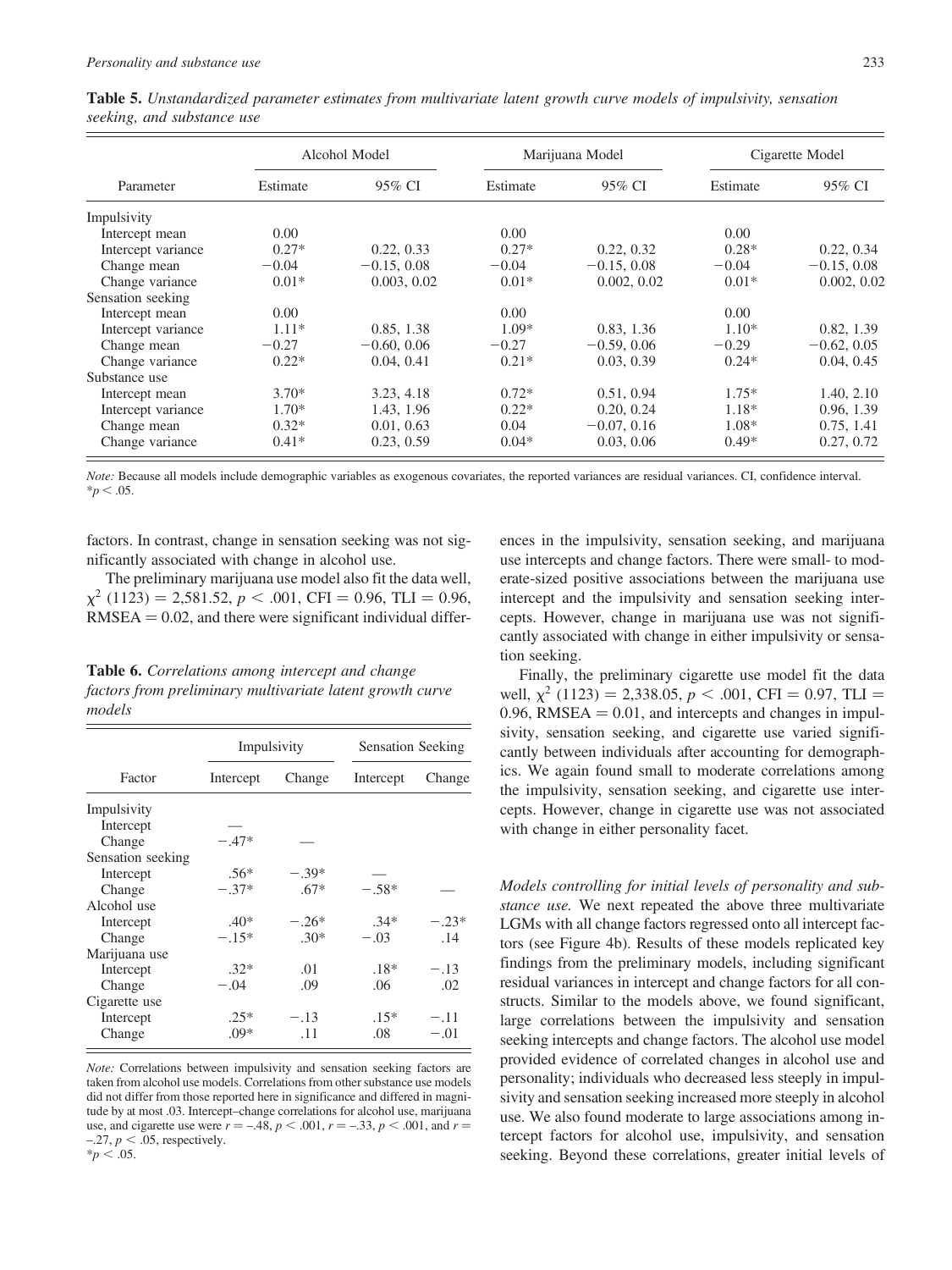sensation seeking predicted steeper increases in alcohol use, but there were no other associations across the personality and alcohol use intercept and change factors (see Table 7).

In the marijuana use model, we found a small to moderate correlation between change in marijuana use and change in impulsivity but not change in sensation seeking. Both personality facet intercepts were also positively associated with the marijuana use intercept. In addition, more sensation-seeking adolescents at the intercept increased their marijuana use to a greater extent, but there were no other associations across the personality and marijuana use intercept and change factors.

Finally, in the cigarette use model, we found evidence of correlated changes in cigarette use and impulsivity but not sensation seeking. In addition, there were small to moderate associations between the cigarette use intercept and the impulsivity and sensation seeking intercepts. Adolescents higher in impulsivity at the intercept increased their cigarette use more, but there were no other associations across the personality and cigarette use intercept and change factors.

# Additional analyses: Frequency of substance use among nonabstainers

Given the large number of abstainers included in the analyses presented here, it is possible that our findings reflect an effect

Table 7. Factor correlations and regression coefficients from multivariate latent growth curve models controlling for initial levels of impulsivity, sensation seeking, and substance use

|                   | Impulsivity |        | <b>Sensation Seeking</b> |        |  |  |
|-------------------|-------------|--------|--------------------------|--------|--|--|
| Factor            | Intercept   | Change | Intercept                | Change |  |  |
| Impulsivity       |             |        |                          |        |  |  |
| Intercept         |             |        |                          |        |  |  |
| Change            | $-.34*$     |        |                          |        |  |  |
| Sensation seeking |             |        |                          |        |  |  |
| Intercept         | $.56*$      | $-.19$ |                          |        |  |  |
| Change            | $-.06$      | $.61*$ | $-.55*$                  |        |  |  |
| Alcohol use       |             |        |                          |        |  |  |
| Intercept         | $.40*$      | $-.06$ | $.34*$                   | $-.02$ |  |  |
| Change            | $-.04$      | $.28*$ | $.16*$                   | $.15*$ |  |  |
| Marijuana use     |             |        |                          |        |  |  |
| Intercept         | $.32*$      | .17    | $.18*$                   | $-.02$ |  |  |
| Change            | .02         | $.17*$ | $.12*$                   | .05    |  |  |
| Cigarette use     |             |        |                          |        |  |  |
| Intercept         | $.25*$      | $-.02$ | $.15*$                   | $-.01$ |  |  |
| Change            | $.14*$      | $.18*$ | .05                      | .05    |  |  |

Note: Values are correlation coefficients (for correlated intercepts and changes) and standardized regression coefficients (for all other associations). Associations between impulsivity and sensation seeking factors are taken from alcohol use models; associations from other substance use models did not differ from those reported here in significance and differed in magnitude by .07 at most. Intercept–change associations for alcohol use, marijuana use, and cigarette use were  $\beta = -0.48$ ,  $p < .001$ ,  $\beta = -0.36$ ,  $p < .001$ , and  $\beta = -0.32$ ,  $p < .001$ , respectively.  $*_{p} < .05.$ 

on the timing of substance use initiation rather than its progression. That is, rather than demonstrating correlated change with emerging and increasing use, change in impulsivity and sensation seeking may correspond with when adolescents first initiate substance use. In order to examine this possibility, we repeated our analyses with abstainers coded as missing. In these models, lifetime use of the substance), we largely replicated our substantive findings in both significance and magnitude. Briefly, among nonabstainers, there was significant variability in rates of change in alcohol, marijuana, and cigarette use, and we found correlated intercepts for all substances and both personality constructs. It is notable, however, that we found correlated changes between impulsivity and sensation seeking and between impulsivity and alcohol use but not in any other personality–substance use pair. In sum, whereas slower decreases in impulsivity may predict greater increases in alcohol use, they may be more strongly associated with the timing of marijuana and cigarette initiation than with the escalation of use. The complete results of the additional analyses are available upon request from the first author.

#### **Discussion**

This paper presented four key findings. First, consistent with an emerging body of research on personality change, there were significant individual differences in rates of age-related change in impulsivity and sensation seeking across adolescence and early adulthood. Second, consistent with previous longitudinal research (Harden & Tucker-Drob, 2011), we found evidence that impulsivity and sensation seeking develop as separate but related facets of personality. Although the two facets were distinct, declines in each were positively associated. Third, we found variability in rates of change in alcohol, marijuana, and cigarette use. This variability was partly explained by demographic differences, but significant individual differences in change remained after accounting for demographics and maternal behavioral problems. Fourth and most important, even after accounting for demographics, mothers' behavior problems, and cross-sectional associations at age 15–16, we found substantial support for correlated changes in personality and substance use: slower decreases in impulsivity were associated with greater increases in alcohol, marijuana, and cigarette use after accounting for initial levels of impulsivity and substance use. Similarly, a slower decrease in sensation seeking was associated with a greater increase in alcohol use. These correlations in rates of change were all small to moderate in magnitude. Additional analyses suggested that whereas impulsivity change was associated with change in the frequency of alcohol use, the other personality–substance use correlated changes may have reflected associations with the timing of substance use initiation.

The current findings expand upon recent models of the role of personality change in the etiology of substance use (Casey et al., 2008; Steinberg, 2008). Whereas historically personality has been considered as a stable individual difference risk factor (e.g., Flory et al., 2004; Roberts et al., 2009;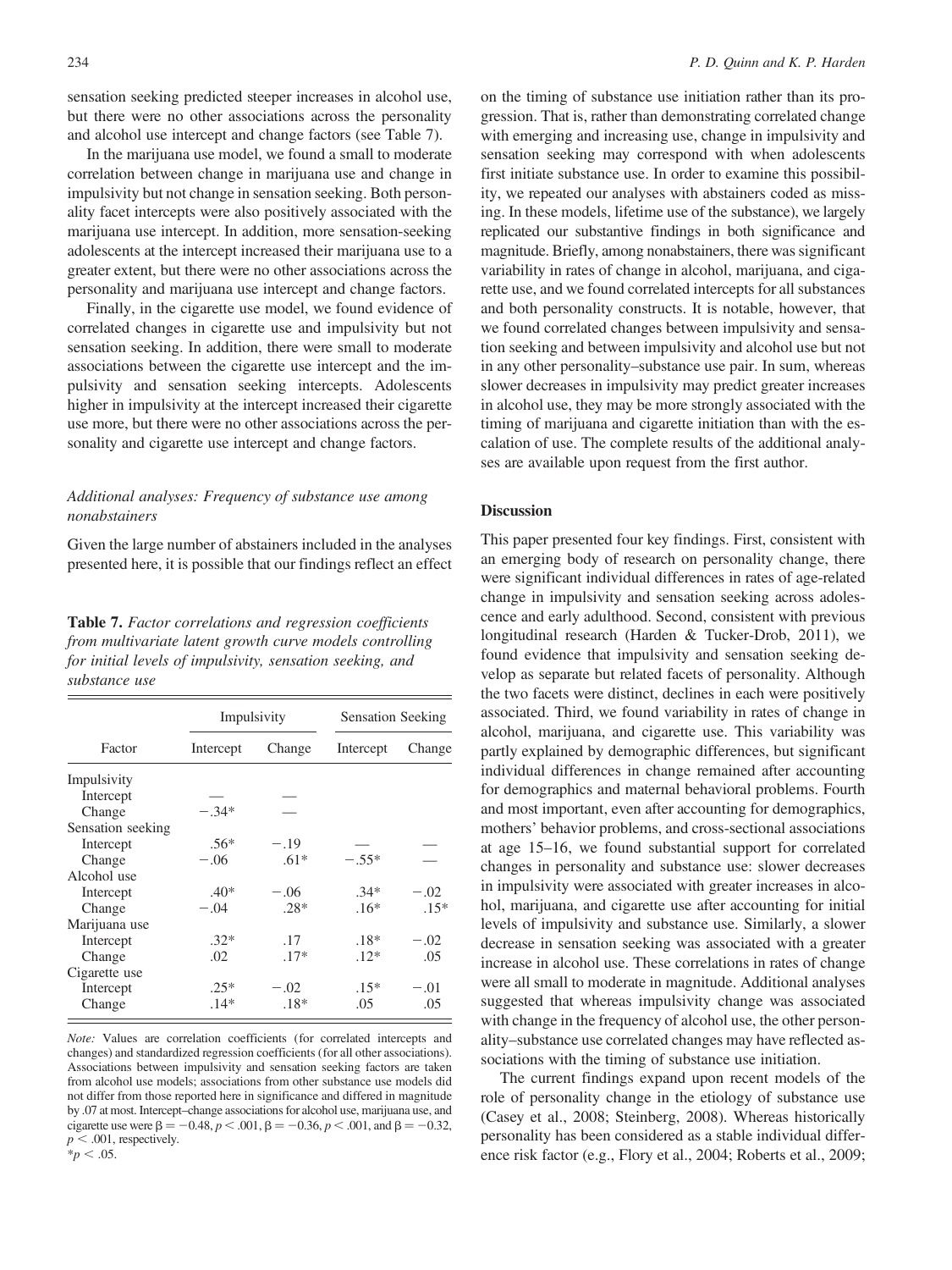Sher et al., 2000; Sher & Trull, 1994), contemporary models have incorporated mean differences between adolescents and adults in levels of impulsivity and sensation seeking. Consistent with this largely cross-sectional literature, we found that, on average, impulsivity and sensation seeking declined from adolescence to adulthood. Moreover, individual differences in change in impulsivity and, to a lesser extent, sensation seeking were moderately associated with individual differences in escalating substance use from midadolescence to early adulthood. These results suggest that there is meaningful heterogeneity in rates of change in these personality facets and that this heterogeneity may help explain variability in trajectories of increasing substance use. By integrating interindividual differences in intraindividual developmental changes, these results expand upon etiological models derived from mean-level changes. Although adolescence and early adulthood are generally times of increased risk for the initiation and progression of substance use, this risk may be most evident among those who decline slowly in impulsivity.

It is also important note that, although the period during which sensation seeking peaked (i.e., midadolescence) aligned with rising levels of substance use, the highest rates of use in this sample occurred later in early adulthood. That is, substance use was most common in the years following what has been proposed as the mean-level peak of personality risk (Steinberg, 2008, 2010). The current results suggest that a failure to decline in impulsivity and, to a lesser extent, sensation seeking may be responsible for this continued growth in substance use. Maintaining high levels of impulsivity through the end of adolescence may be particularly problematic in light of the many environmental transitions that characterize the transition to adulthood. For many adolescents, the completion of high school is followed by a departure from the parental home, reducing parental monitoring and support (Wetherill & Fromme, 2007). Over half of high school graduates enter college (Johnston et al., 2009b), and many enter the workforce and establish romantic partnerships. Across these transitions, a common theme is the increasing need for self-regulation in the pursuit of long-term goals. We speculate that as parental and familial influences fade in early adulthood (Arnett, 2000), those who decline more gradually with regard to impulsivity or sensation seeking may become increasingly susceptible to peer influences and personal temptations, and they may initiate or escalate their substance use.

The current results demonstrate that models that explain the emergence of substance use and other risk-taking behaviors in terms of personality developmental would benefit from further consideration of the role of individual differences in personality change. In addition, disentangling change in impulsivity and sensation seeking from postadolescent changes in social roles will be an important goal for future research on these models. Previous research has implicated, in particular, the transitions to college and marriage as important for the progression of substance use, and it is likely that personality change is relevant to these role changes

as well (Bachman et al., 1997, 2002; Neyer & Lehnart, 2007; Roberts & Bogg, 2004; Scollon & Diener, 2006). There are at least three pathways by which the association between personality change and substance use change may dovetail with postadolescent social role transitions. First, role transitions may mediate the association between personality change and substance use via environment selection. Those early adults who decline in impulsivity more rapidly may be more likely, for example, to successfully maintain romantic relationships and establish long-term partnerships, which may then promote prosocial behavior and decreased substance use. Second, role socialization may affect change in personality, which might in turn influence substance use. Third, social role transitions may serve as third-variable confounds. The transition to adulthood may impact both impulsivity and substance use, meaning that the observed association between changes in impulsivity and substance use would be spurious. Distinguishing among these partially competing hypotheses will be an important undertaking and may require the use of quasiexperimental research designs. In particular, within-family studies, which can help rule out selection on the basis of family background factors, would be ideal for helping to distinguish among the selection, socialization, and confounding pathways (Johnson, Turkheimer, Gottesman, & Bouchard, 2009; Rutter, Pickles, Murray, & Eaves, 2001).

In interpreting the current findings, an important consideration is that our analyses cannot definitely establish the direction of the longitudinal associations. An alternative explanation for our findings is that there may be transactional relations between substance use and personality change (Cheong, MacKinnon, & Khoo, 2003). Just as changes in impulsivity and sensation seeking might influence the emergence of substance use, the use of substances might also influence trajectories of change in personality. Quinn, Stappenbeck, and Fromme (2011) recently demonstrated that heavier drinking during the college years predicted increases in both impulsivity and sensation seeking. Similarly, Roberts and Bogg (2004) found that marijuana use among adult women predicted change in the Big Five conscientiousness facet of social responsibility (but see also Littlefield, Vergés, Wood, & Sher, in press). There is a need for future longitudinal research that examines reciprocal relations between personality and substance use.

#### Limitations and future directions

This investigation shares a number of strengths and weaknesses with other studies conducted using large, publicly available data sets. A key strength of the current study was the accelerated longitudinal design, which permitted the inclusion of longitudinal assessments spanning over a decade of adolescence and early adulthood. Previous investigations (e.g., Littlefield et al., 2009) have identified the possibility of correlated changes in personality and substance use, but our findings capture the critical developmental period in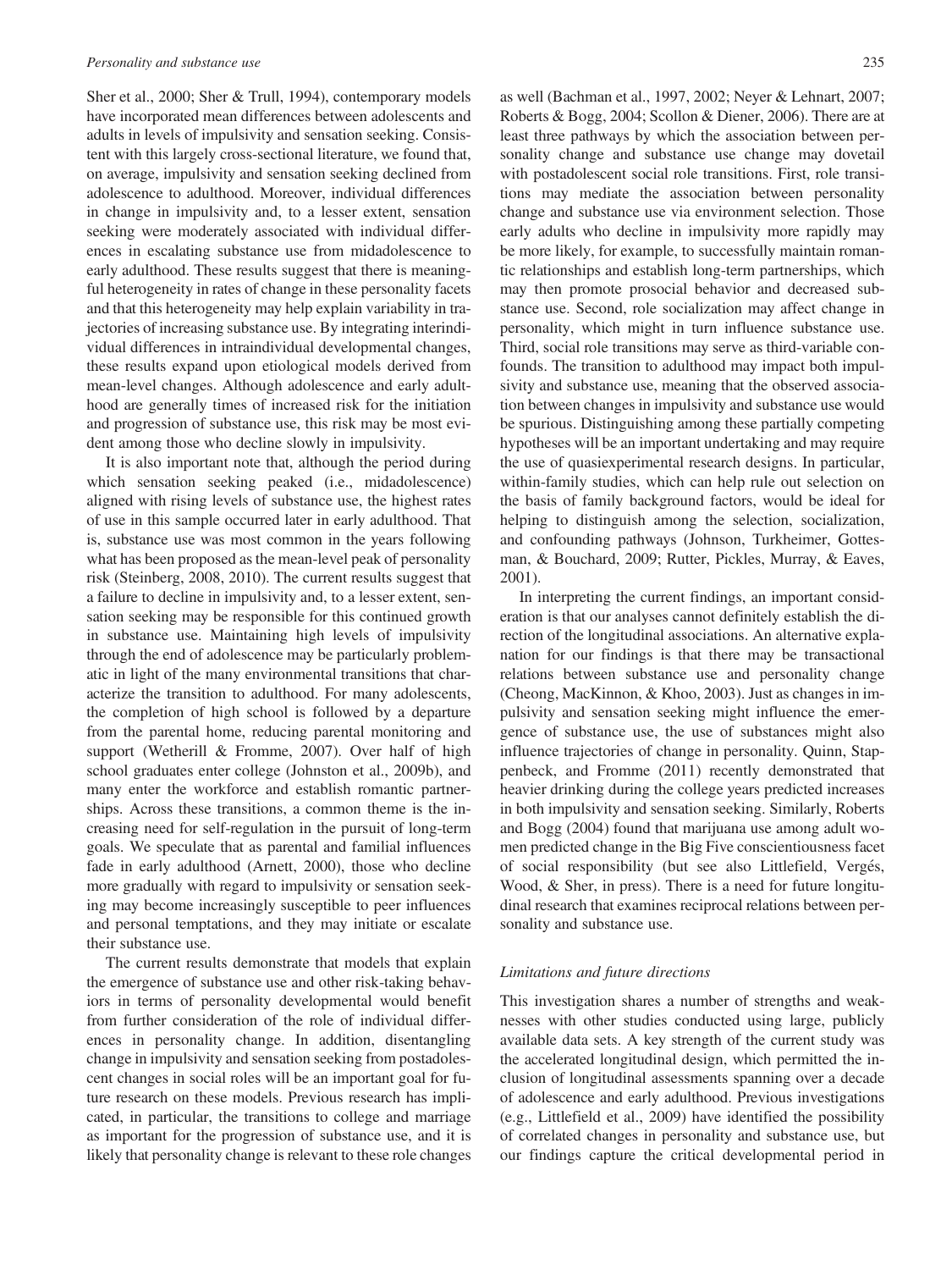which substance use emerges and peaks in prevalence. Furthermore, our analyses included a large, demographically and geographically diverse sample, which permitted us to assess the influence of demographic variables and maternal behavioral problems.

As a consequence of its scope, however, the CNLSY includes nontrivial missing data owing to assessment timing, participation refusal, and study attrition. To address this limitation, we used full-information/maximum-likelihood estimation procedures and included a breadth of maternal demographic and psychosocial covariates that predict study nonparticipation. Missing data and the oversample of African American and Hispanic/Latino mothers in the NLSY79 mean that the CNLSY sample cannot be considered perfectly representative of the US population. Nevertheless, it is a larger and more diverse sample than is represented in many published analyses of personality change.

A related limitation of the breadth of the CNSLY survey was the relatively brief measurement of key variables. Impulsivity and sensation seeking were assessed using three items each, and we assessed alcohol, marijuana, and cigarettes using single Likert-type frequency scales. In addition, we found some evidence suggesting possible measurement variance in personality. Variability in measurement may limit conclusions about change over time, although the alternative fit indices suggested that any measurement variance was minor. Nevertheless, replication of these findings with stronger measures is needed.

Some recent factor-analytic studies suggest that dispositional impulsivity can be disaggregated into four distinct but interrelated constructs: lack of premeditation, lack of perseverance, and positive and negative urgency (Cyders, Flory, Rainer, & Smith, 2009; Cyders & Smith, 2008; Smith et al., 2007; Whiteside & Lynam, 2001). The measure of impulsivity used here shares features with the two facets most strongly associated with substance use and abuse (Lynam & Miller, 2004; Magid & Colder, 2007; Miller, Flory, Lynam, & Leukefeld, 2003; Smith et al., 2007): lack of premeditation (i.e., acting without thinking; Whiteside & Lynam, 2003) and urgency (i.e., "the tendency to commit rash or regrettable actions as a result of intense negative affect"; Whiteside & Lynam, 2001, p. 677). However, we could not distinguish among the four impulsivity facets in this study. Some models have distinguished among four facets (experience seeking, thrill and adventure seeking, boredom susceptibility, and disinhibition) of sensation seeking (Roberti, Storch, & Bravata, 2003; Rowland & Franken, 1986; Zuckerman, 1994). Our measure of sensation seeking appears most similar to measures of the disinhibition and boredom susceptibility facets, although we note that other factor analytic studies have found evidence for a unidimensional sensation-seeking construct (Whiteside & Lynam, 2001).

The mean age trends in impulsivity, sensation seeking, and alcohol, marijuana, and cigarette use reported here are quite similar, if not identical, to those in other samples using more comprehensive measures (e.g., Bachman et al., 1997; Johnston

et al., 2009b; Steinberg et al., 2008; but see Romer & Hennessy, 2007, for a somewhat later peak in sensation seeking among men). Furthermore, demographic differences, such as the lower levels of impulsivity and sensation seeking among female participants and lower levels of alcohol use among African Americans, are also consistent with previous research (Bachman et al., 1997; Duckworth & Seligman, 2006; Flory et al., 2004; Paschall, Bersamin, & Flewelling, 2005; Romer & Hennessy, 2007). These similarities increase our confidence in both the validity of the measures and the generalizability of the sample. However, further research with comprehensive measures of personality and substance use and related problems and a nationally representative sample would provide even stronger support for our conclusions. Although beyond the scope of the present investigation, future research should also attempt to determine whether the current results are moderated by demographic variables, including gender, and ethnicity.

Finally, we modeled abstinence as the lower end of a continuous substance-use dimension. Previous research has identified differing risk factors for initiation and progression of substance use, suggesting that each may result from distinct etiological processes, with initiation in particular reflecting shared environmental rather than genetic influences (Heath, Meyer, Jardine, & Martin, 1991). Abstainers comprised a large proportion of our sample, and we replicated our results for impulsivity and alcohol but not marijuana or cigarette use when examining changes in frequency of use, suggesting that correlated changes in impulsivity and marijuana and cigarette use may reflect the timing of initiation. Because our investigation began at age 15–16 and therefore could not capture substance use initiation for all participants, however, further research is needed to determine the relative role of personality change in initiation versus progression of substance use.

### Conclusions

Evidence accumulating over the past several decades has identified alcohol and other substance use as primarily a problem of youth and young adults (e.g., Sher & Gotham, 1999). More recently, emerging theories of change in personality and neurobiology have begun identifying the developmental processes that may underlie adolescents' increased propensity for substance use and other forms of risk taking. The present findings are among the first to provide longitudinal evidence that age-related changes in impulsivity and, to a lesser extent, sensation seeking may help account for variability in the etiology of substance use: Youth who decline later or more slowly in impulsivity escalate their substance use more rapidly. Although further evidence is needed to identify the specific mechanisms through which intraindividual changes in impulsivity and substance use are associated, this investigation demonstrated the value of using longitudinal methods to understand the role of personality development in the etiology of substance use.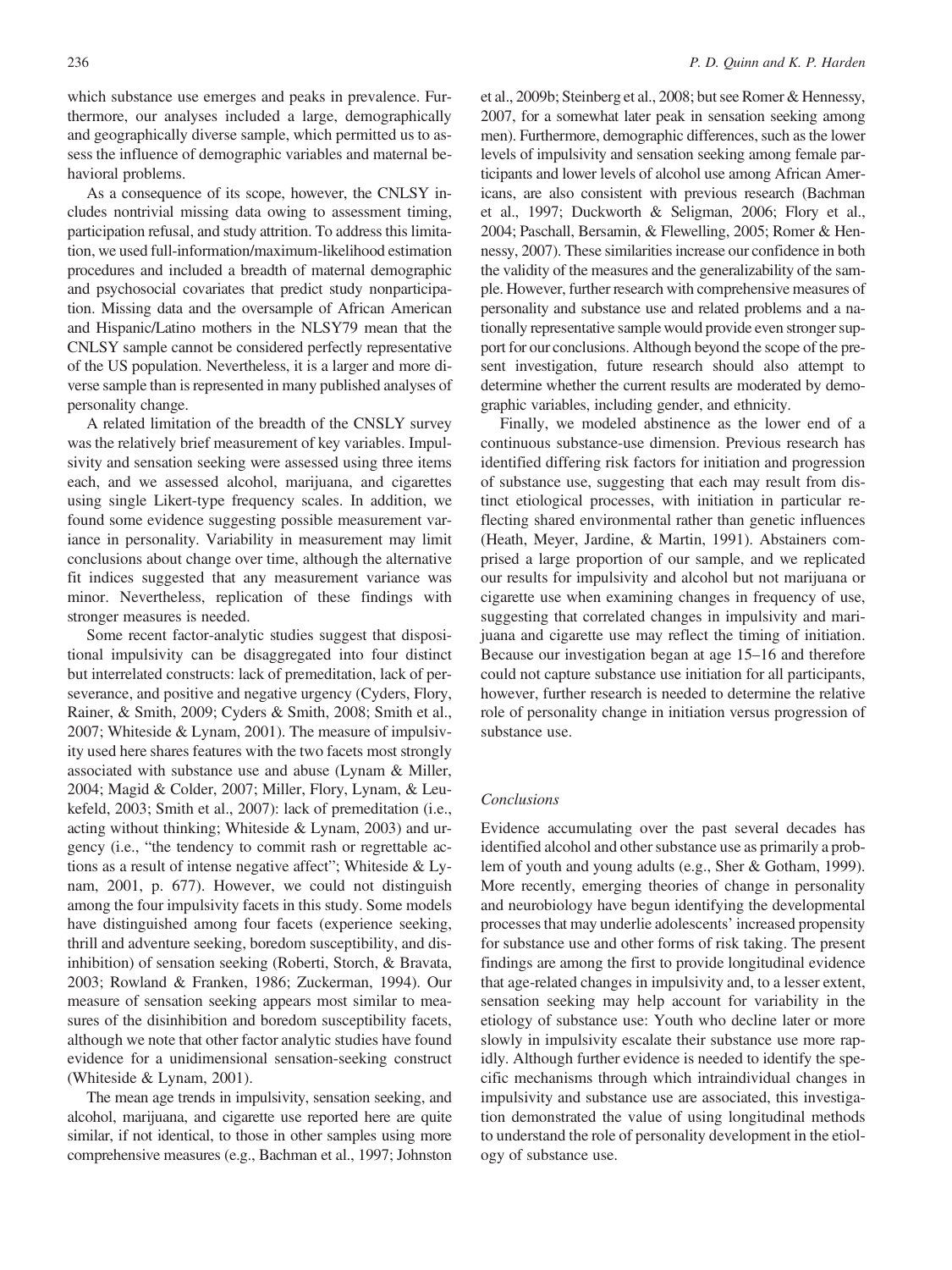#### References

- Arnett, J. J. (2000). Emerging adulthood: A theory of development from the late teens through the twenties. American Psychologist, 55, 469–480.
- Asparouhov, T., & Muthén, B. (2006). Comparison of estimation methods for complex survey data analysis. Mplus technical appendices. Retrieved from http://www.statmodel.com/resrchpap.shtml
- Bachman, J. G., O'Malley, P. M., Schulenberg, J. E., Johnston, L. D., Bryant, A. L., & Merline, A. C. (2002). The decline of substance use in young adulthood: Changes in social activities, roles, and beliefs. Mahwah, NJ: Erlbaum.
- Bachman, J. G., Wadsworth, K. N., O'Malley, P. M., & Johnston, L. D. (1997). Smoking, drinking, and drug use in young adulthood: The impacts of new freedoms and new responsibilities. Hillsdale, NJ: Erlbaum.
- Block, J., & Block, J. H. (2006). Venturing a 30-year longitudinal study. American Psychologist, 61, 315–327.
- Brown, E. C., Catalano, R. F., Fleming, C. B., Haggerty, K. P., & Abbott, R. D. (2005). Adolescent substance use outcomes in the Raising Healthy Children Project: A two-part latent growth curve analysis. Journal of Consulting and Clinical Psychology, 73, 699–710.
- Casey, B. J., Getz, S., & Galvan, A. (2008). The adolescent brain. Developmental Review, 28, 62–77.
- Caspi, A., Roberts, B. W., & Shiner, R. L. (2005). Personality development: Stability and change. Annual Review of Psychology, 56, 453–484.
- Cauffman, E., Shulman, E. P., Steinberg, L., Claus, E., Banich, M. T., Graham, S., et al. (2010). Age differences in affective decision making as indexed by performance on the Iowa gambling task. Developmental Psychology, 46, 193–207.
- Chase-Lansdale, P. L., Mott, F. L., Brooks-Gunn, J., & Phillips, D. A. (1991). Children of the National Longitudinal Survey of Youth: A unique research opportunity. Developmental Psychology, 27, 918-931.
- Chassin, L., Pitts, S. C., & Prost, J. (2002). Binge drinking trajectories from adolescence to emerging adulthood in a high-risk sample: Predictors and substance abuse outcomes. Journal of Consulting and Clinical Psychology, 70, 67–78.
- Cheong, J., MacKinnon, D. P., & Khoo, S. T. (2003). Investigation of mediational processes using parallel process latent growth curve modeling. Structural Equation Modeling, 10, 238–262.
- Cloninger, C. R., Przybeck, T. R., & Svrakic, D. M. (1991). The Tridimensional Personality Questionnaire: U.S. normative data. Psychological Reports, 69, 1047–1057.
- Compton, W. M., Grant, B. F., Colliver, J. D., Glantz, M. D., & Stinson, F. S. (2004). Prevalence of marijuana use disorders in the United States: 1991– 1992 and 2001–2002. Journal of the American Medical Association, 291, 2114–2121.
- Cooper, M. L., Wood, P. K., Orcutt, H. K., & Albino, A. (2003). Personality and the predisposition to engage in risky or problem behaviors during adolescence. Journal of Personality and Social Psychology, 84, 390– 410.
- Crawford, A. M., Pentz, M. A., Chou, C.-P., Li, C., & Dwyer, J. H. (2003). Parallel developmental trajectories of sensation seeking and regular substance use in adolescents. Psychology of Addictive Behaviors, 17, 179– 192.
- Cross, C. P., Copping, L. T., & Campbell, A. (2011). Sex differences in impulsivity: A meta-analysis. Psychological Bulletin, 137, 97–130.
- Cyders, M. A., Flory, K., Rainer, S., & Smith, G. T. (2009). The role of personality dispositions to risky behavior in predicting first-year college drinking. Addiction, 104, 193–202.
- Cyders, M. A., & Smith, G. T. (2008). Emotion-based dispositions to rash action: Positive and negative urgency. Psychological Bulletin, 134, 807–828.
- Dawe, S., Gullo, M. J., & Loxton, N. J. (2004). Reward drive and rash impulsiveness as dimensions of impulsivity: Implications for substance misuse. Addictive Behaviors, 29, 1389–1405.
- Dick, D. M., Smith, G. T., Olausson, P., Mitchell, S. H., Leeman, R. F., O'Malley, S. S., et al. (2010). Understanding the construct of impulsivity and its relationship to alcohol use disorders. Addiction Biology, 15, 217– 226.
- Donnellan, M. B., Conger, R. D., & Burzette, R. G. (2007). Personality development from late adolescence to young adulthood: Differential stability, normative maturity, and evidence for the maturity-stability hypothesis. Journal of Personality, 75, 237–263.
- D'Onofrio, B. M., Van Hulle, C. A., Waldman, I. D., Rodgers, J. L., Harden, K. P., Rathouz, P. J., et al. (2008). Smoking during pregnancy and offspring

externalizing problems: An exploration of genetic and environmental confounds. Development and Psychopathology, 20, 139–164.

- Duckworth, A. L., & Kern, M. L. (2011). A meta-analysis of the convergent validity of self-control measures. Journal of Research in Personality, 45, 259–268.
- Duckworth, A. L., & Seligman, M. E. P. (2006). Self-discipline gives girls the edge: Gender in self-discipline, grades, and achievement test scores. Journal of Educational Psychology, 98, 198–208.
- Elkins, I. J., King, S. M., McGue, M., & Iacono, W. G. (2006). Personality traits and the development of nicotine, alcohol, and illicit drug disorders: Prospective links from adolescence to young adulthood. Journal of Abnormal Psychology, 115, 26–39.
- Elliott, D. S., & Huizinga, D. (1983). Social class and delinquent behavior in a national youth panel. Criminology, 21, 149–177.
- Flory, K., Lynam, D., Milich, R., Leukefeld, C., & Clayton, R. (2004). Early adolescent through young adult alcohol and marijuana use trajectories: Early predictors, young adult outcomes, and predictive utility. Development and Psychopathology, 16, 193–213.
- Grant, B. F., Dawson, D. A., Stinson, F. S., Chou, S. P., Dufour, M. C., & Pickering, R. P. (2004). The 12-month prevalence and trends in DSM-IV alcohol abuse and dependence: United States, 1991–1992 and 2001–2002. Drug and Alcohol Dependence, 74, 223–234.
- Gullo, M. J., Ward, E., Dawe, S., Powell, J., & Jackson, C. J. (2011). Support for a two-factor model of impulsivity and hazardous substance use in British and Australian young adults. Journal of Research in Personality, 45, 10–18.
- Harden, K. P., D'Onofrio, B. M., Van Hulle, C., Turkheimer, E., Rodgers, J. L., Waldman, I. D., et al. (2009). Population density and youth antisocial behavior. Journal of Child Psychology and Psychiatry, 50, 999–1008.
- Harden, K. P., Lynch, S. K., Turkheimer, E., Emery, R. E., D'Onofrio, B. M., Slutske, W. S., et al. (2007). A behavior genetic investigation of adolescent motherhood and offspring mental health problems. Journal of Abnormal Psychology, 116, 667–683.
- Harden, K. P., & Tucker-Drob, E. M. (2011). Individual differences in the development of sensation seeking and impulsivity during adolescence: Further evidence for a dual systems model. Developmental Psychology, 47, 739–746.
- Heath, A. C., Meyer, J., Jardine, R., & Martin, N. G. (1991). The inheritance of alcohol consumption patterns in a general population twin sample: II. Determinants of consumption frequency and quantity consumed. Journal of Studies on Alcohol, 52, 425–433.
- Hittner, J. B., & Swickert, R. (2006). Sensation seeking and alcohol use: A meta-analytic review. Addictive Behaviors, 31, 1383–1401.
- Iacono, W. G., Malone, S. M., & McGue, M. (2008). Behavioral disinhibition and the development of early-onset addiction: Common and specific influences. Annual Review of Clinical Psychology, 4, 325–348.
- Johnson, W., Turkheimer, E., Gottesman, I. I., & Bouchard, T. J., Jr. (2009). Beyond heritability: Twin studies in behavioral research. Current Directions in Psychological Science, 18, 217–220.
- Johnston, L. D., O'Malley, P. M., Bachman, J. G., & Schulenberg, J. (2009a). Monitoring the Future: National survey results on drug use, 1975–2008: Vol. 1. Secondary school students. Bethesda, MD: National Institute on Drug Abuse.
- Johnston, L. D., O'Malley, P. M., Bachman, J. G., & Schulenberg, J. (2009b). Monitoring the Future: National survey results on drug use, 1975–2008: Vol. 2. College students and adults ages 19–50. Bethesda, MD: National Institute on Drug Abuse.
- Kirby, K. N., & Finch, J. C. (2010). The hierarchical structure of self-reported impulsivity. Personality and Individual Differences, 48, 704–713.
- Kline, R. B. (2005). Principles and practice of structural equation modeling. New York: Guilford Press.
- Krueger, R. F., Hicks, B. M., Patrick, C. J., Carlson, S. R., Iacono, W. G., & McGue, M. (2002). Etiologic connections among substance dependence, antisocial behavior and personality: Modeling the externalizing spectrum. Journal of Abnormal Psychology, 111, 411–424.
- Li, T.-K., Hewitt, B. G., & Grant, B. F. (2004). Alcohol use disorders and mood disorders: A National Institute on Alcohol Abuse and Alcoholism perspective. Biological Psychiatry, 56, 718–720.
- Littlefield, A. K., Sher, K. J., & Wood, P. K. (2009). Is "maturing out" of problematic alcohol involvement related to personality change? Journal of Abnormal Psychology, 118, 360–374.
- Littlefield, A. K., Sher, K. J., & Wood, P. K. (2010a). Do changes in drinking motives mediate the relation between personality change and "maturing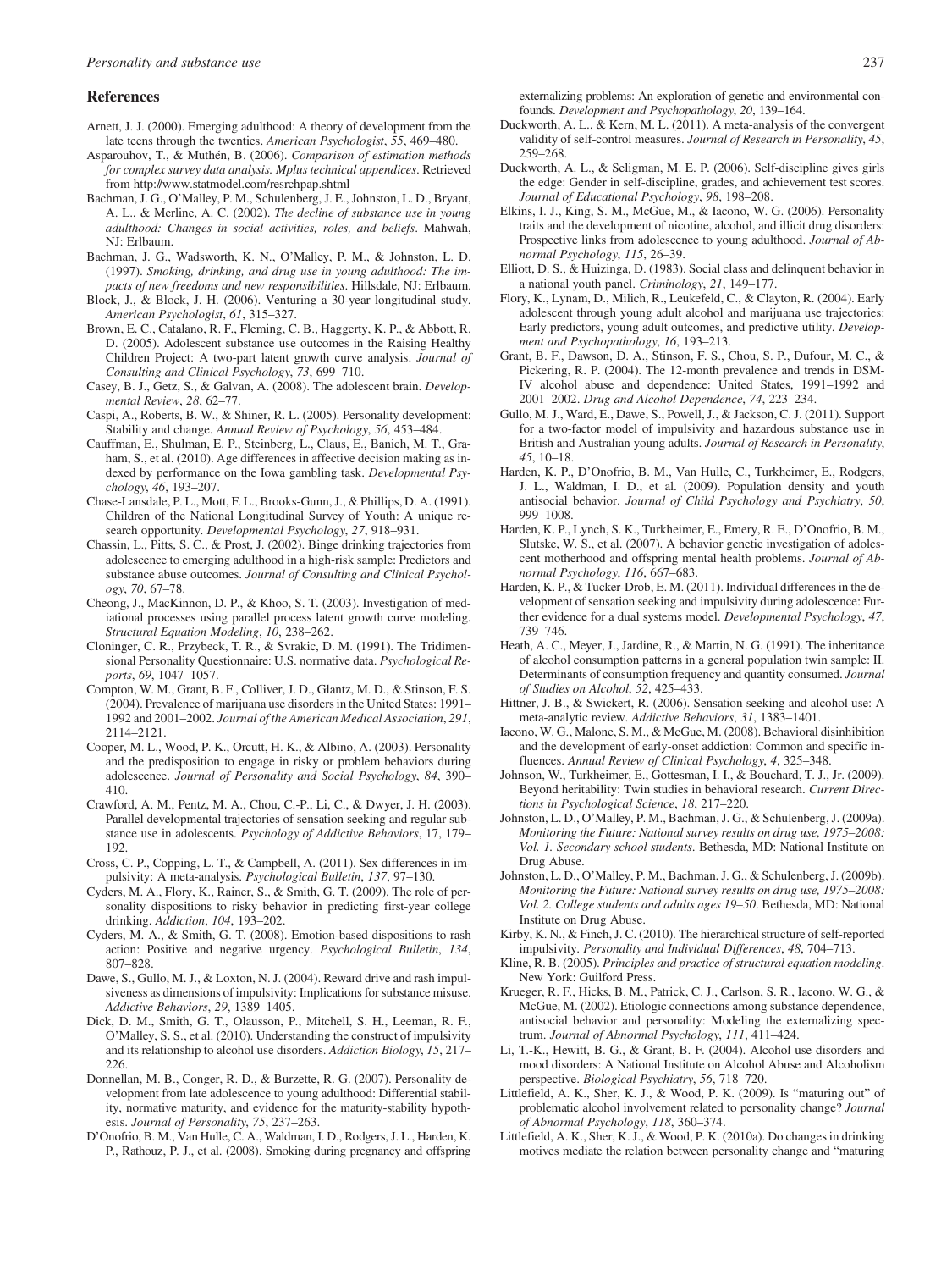out" of problem drinking? Journal of Abnormal Psychology, 119, 93-105.

- Littlefield, A. K., Sher, K. J., & Wood, P. K. (2010b). A personality-based description of maturing out of alcohol problems: Extension with a Five-Factor model and robustness to modeling challenges. Addictive Behaviors, 35, 948–954.
- Littlefield, A. K., Vergés, A., Wood, P. K., & Sher, K. J. (in press). Transactional models between personality and alcohol involvement: A further examination. Journal of Abnormal Psychology.
- Lynam, D. R., & Miller, J. D. (2004). Personality pathways to impulsive behavior and their relations to deviance: Results from three samples. Journal of Quantitative Criminology, 20, 319–341.
- Magid, V., & Colder, C. R. (2007). The UPPS Impulsive Behavior Scale: Factor structure and associations with college drinking. Personality and Individual Differences, 43, 1927–1937.
- Magid, V., MacLean, M. G., & Colder, C. R. (2007). Differentiating between sensation seeking and impulsivity through their mediated relations with alcohol use and problems. Addictive Behaviors, 32, 2046–2061.
- Martin, C. A., Kelly, T. H., Rayens, M. K., Brogli, B. R., Brenzel, A., Smith, W. J., et al. (2002). Sensation seeking, puberty and nicotine, alcohol and marijuana use in adolescence. Journal of the American Academy of Child & Adolescent Psychiatry, 41, 1495–1502.
- McArdle, J. J., & Nesselroade, J. R. (2003). Growth curve analysis in contemporary psychological research. In J. Schinka & W. Velicer (Eds.), Comprehensive handbook of psychology: Vol. 2. Research methods in psychology (pp. 447–480). New York: Wiley.
- McCrae, R. R., & Costa, P. T. (1994). The stability of personality: Observation and evaluations. Current Directions in Psychological Science, 3, 173–175.
- Mendle, J., Harden, K. P., Turkheimer, E., Van Hulle, C. A., D'Onofrio, B. M., Brooks-Gunn, J., et al. (2009). Associations between father absence and age of first sexual intercourse. Child Development, 80, 1463– 1480.
- Meredith, W., Horn, J., Collins, L. M., & Sayer, A. G. (2001). The role of factorial invariance in modeling growth and change. In L. M. Collins & A. G. Sayer (Eds.), New methods for the analysis of change (pp. 203–240). Washington, DC: American Psychological Association.
- Meredith, W., & Tisak, J. (1990). Latent curve analysis. Psychometrika, 55, 107–122.
- Miller, J., Flory, K., Lynam, D., & Leukefeld, C. (2003). A test of the fourfactor model of impulsivity-related traits. Personality and Individual Differences, 34, 1403–1418.
- Mroczek, D. K., & Spiro, A. (2007). Personality change influences mortality in older men. Psychological Science, 18, 371–376.
- Muthén, L. K., & Muthén, B. O. (1998–2007). MPlus user's guide (5th ed.). Los Angeles: Author.
- Neyer, F. J., & Lehnart, J. (2007). Relationships matter in personality development: Evidence from an 8-year longitudinal study across young adulthood. Journal of Personality, 75, 535–568.
- Paschall, M. J., Bersamin, M., & Flewelling, R. L. (2005). Racial/ethnic differences in the association between college attendance and heavy alcohol use: A national study. Journal of Studies on Alcohol, 66, 266–274.
- Quinn, P. D., Stappenbeck, C. S., & Fromme, K. (2011). Collegiate heavy drinking prospectively predicts change in sensation seeking and impulsivity. Journal of Abnormal Psychology, 120, 543–556.
- Radloff, L. S. (1977). The CES-D scale: A self-report depression scale for research in the general population. Applied Psychological Measurement, 1, 385–401.
- Roberti, J. W., Storch, E. A., & Bravata, E. (2003). Further psychometric support for the Sensation Seeking Scale—Form V. Journal of Personality Assessment, 81, 291–292.
- Roberts, B. W., & Bogg, T. (2004). A longitudinal study of the relationships between conscientiousness and the social–environmental factors and substance-use behaviors that influence health. Journal of Personality, 72, 325–353.
- Roberts, B. W., & DelVecchio, W. F. (2000). The rank-order consistency of personality traits from childhood to old age: A quantitative review of longitudinal studies. Psychological Bulletin, 126, 3–25.
- Roberts, B. W., Jackson, J. J., Burger, J., & Trautwein, U. (2009). Conscientiousness and externalizing psychopathology: Overlap, developmental patterns, and etiology of two related constructs. Development and Psychopathology, 21, 871–888.
- Roberts, B. W., & Mroczek, D. (2008). Personality trait change in adulthood. Current Directions in Psychological Science, 17, 31–35.
- Roberts, B. W., Walton, K., Bogg, T., & Caspi, A. (2006). De-investment in work and non-normative personality trait change in young adulthood. European Journal of Personality, 20, 461–474.
- Roberts, B. W., Walton, K. E., & Viechtbauer, W. (2006). Patterns of meanlevel change in personality traits across the life course: A meta-analysis of longitudinal studies. Psychological Bulletin, 132, 1–25.
- Romer, D. (2010). Adolescent risk taking, impulsivity, and brain development: Implications for prevention. Developmental Psychobiology, 52, 263–276.
- Romer, D., & Hennessy, M. (2007). A biosocial-affect model of adolescent sensation seeking: The role of affect evaluation and peer-group influence in adolescent drug use. Prevention Science, 8, 89–101.
- Rowland, G. L., & Franken, R. E. (1986). The four dimensions of sensation seeking: A confirmatory factor analysis. Personality and Individual Differences, 7, 237–240.
- Rutter, M., Pickles, A., Murray, R., & Eaves, L. (2001). Testing hypotheses on specific environmental causal effects on behavior. Psychological Bulletin, 127, 291–324.
- Schafer, J. L., & Graham, J. W. (2002). Missing data: Our view of the state of the art. Psychological Methods, 7, 147–177.
- Scollon, C. N., & Diener, E. (2006). Love, work, and changes in extraversion and neuroticism over time. Journal of Personality and Social Psychology, 91, 1152–1165.
- Sher, K. J., Bartholow, B. D., & Wood, M. D. (2000). Personality and substance use disorders: A prospective study. Journal of Consulting and Clinical Psychology, 68, 818–829.
- Sher, K. J., & Gotham, H. J. (1999). Pathological alcohol involvement: A developmental disorder of young adulthood. Development and Psychopathology, 11, 933–956.
- Sher, K. J., & Trull, T. J. (1994). Personality and disinhibitory psychopathology: Alcoholism and antisocial personality disorder. Journal of Abnormal Psychology, 103, 92–102.
- Sher, K. J., Trull, T. J., Bartholow, B. D., & Vieth, A. (1999). Personality and alcoholism: Issues, methods, and etiological processes. In K. E. Leonard & H. T. Blane (Eds.), Psychological theories of drinking and alcoholism (2nd ed., pp. 54–105). New York: Guilford Press.
- Smith, G. T., Fischer, S., Cyders, M. A., Annus, A. M., Spillane, N. S., & McCarthy, D. M. (2007). On the validity and utility of discriminating among impulsivity-like traits. Assessment, 14, 155–170.
- Somerville, L. H., Jones, R. M., & Casey, B. J. (2010). A time of change: Behavioral and neural correlates of adolescent sensitivity to appetitive and aversive environmental cues. Brain and Cognition, 72, 124–133.
- Steinberg, L. (2008). A social neuroscience perspective on adolescent risktaking. Developmental Review, 28, 78–106.
- Steinberg, L. (2010). A dual systems model of adolescent risk-taking. Developmental Psychobiology, 52, 216–224.
- Steinberg, L., Albert, D., Cauffman, E., Banich, M., Graham, S., & Woolard, J. (2008). Age differences in sensation seeking and impulsivity as indexed by behavior and self-report: Evidence for a dual systems model. Developmental Psychology, 44, 1764–1778.
- Steinberg, L., Graham, S., O'Brien, L., Woolard, J., Cauffman, E., & Banich, M. (2009). Age differences in future orientation and delay discounting. Child Development, 80, 28–44.
- Turley, R. N. L. (2003). Are children of young mothers disadvantaged because of their mother's age or family background? Child Development, 74, 465–474.
- Vaidya, J. G., Gray, E. K., Haig, J. R., Mroczek, D. K., & Watson, D. (2008). Differential stability and individual growth trajectories of big five and affective traits during young adulthood. Journal of Personality, 76, 267–304.
- Vaidya, J. G., Gray, E. K., Haig, J., & Watson, D. (2002). On the temporal stability of personality: Evidence for differential stability and the role of life experiences. Journal of Personality and Social Psychology, 83, 1469–1484.
- Vaidya, J. G., Latzman, R. D., Markon, K. E., & Watson, D. (2010). Age differences on measures of disinhibition during young adulthood. Personality and Individual Differences, 48, 815–820.
- Wechsler, H., Dowdall, G. W., Maenner, G., Gledhill-Hoyt, J., & Lee, H. (1998). Changes in binge drinking and related problems among American college students between 1993 and 1997. Journal of American College Health, 47, 57–68.
- Wetherill, R. R., & Fromme, K. (2007). Perceived awareness and caring influences alcohol use by high school and college students. Psychology of Addictive Behaviors, 21, 147–154.